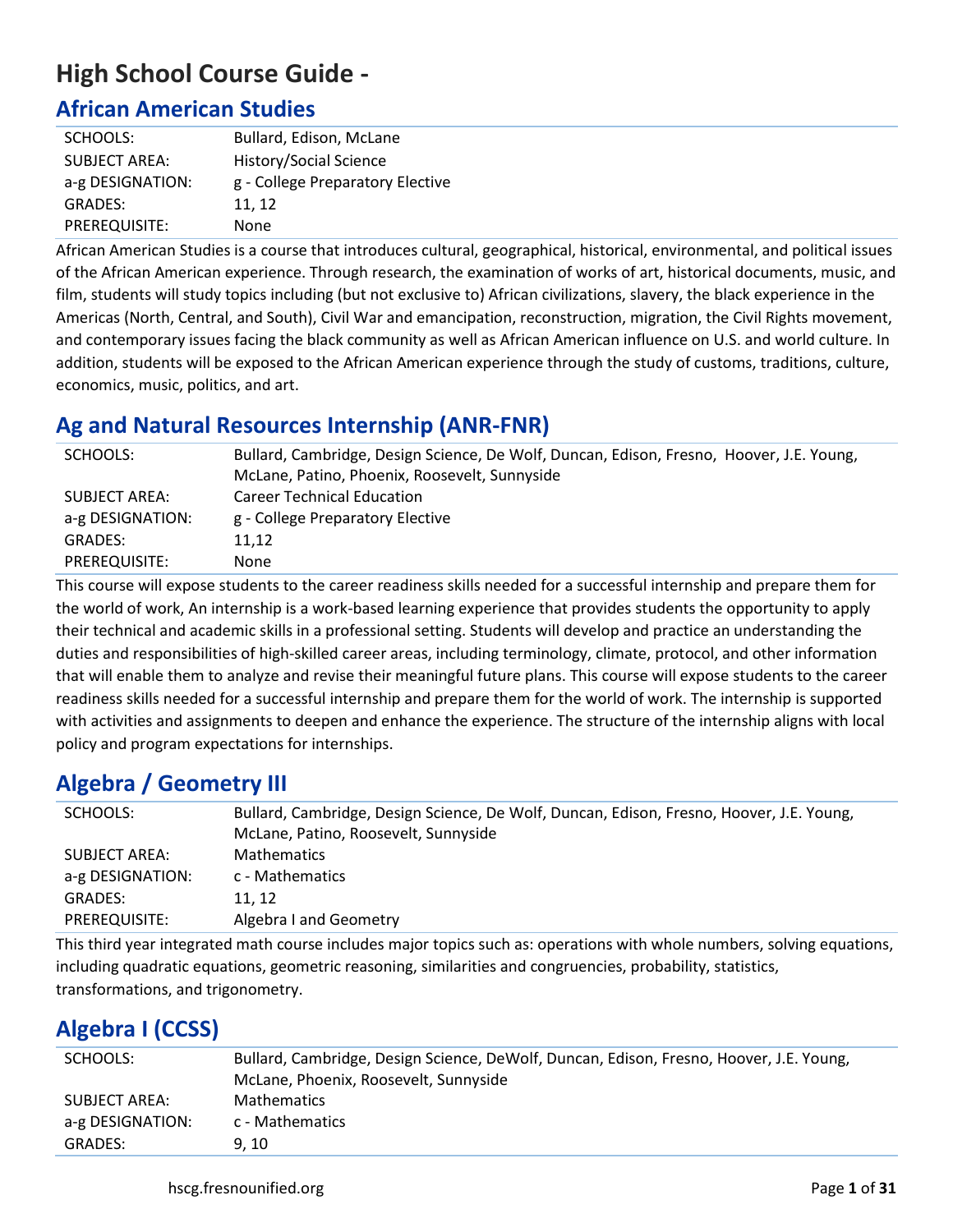|--|--|--|

Algebra I is the foundation course for all higher mathematics courses and emphasizes the learning of essential concepts which are required for further success in mathematics. Topics include: operations with integers, solving equations and inequalities, exponents, operations with polynomials, graphing in two variables, systems of equations, rational algebraic expressions, and application problems.

#### **Algebra II (CCSS)**

| SCHOOLS:             | Bullard, Design Science, DeWolf, Duncan, Edison, Fresno, Hoover, McLane, Roosevelt,<br>Sunnyside |
|----------------------|--------------------------------------------------------------------------------------------------|
| <b>SUBJECT AREA:</b> | <b>Mathematics</b>                                                                               |
| a-g DESIGNATION:     | c - Mathematics                                                                                  |
| GRADES:              | 10, 11, 12                                                                                       |
| PREREQUISITE:        | Algebra I                                                                                        |

This course is designed to complement and expand the mathematical content and concepts of Algebra I and Geometry. Students gain an understanding in solving algebraic problems in various content areas, including the solution of systems of quadratic equations, logarithmic and exponential functions, the binomial theorem, and the complex number system.

## **Algebra II/Pre-Calculus Honors**

| SCHOOLS:             | Bullard, Duncan, Edison, Fresno, Hoover, McLane, Roosevelt, Sunnyside |
|----------------------|-----------------------------------------------------------------------|
| <b>SUBJECT AREA:</b> | <b>Mathematics</b>                                                    |
| a-g DESIGNATION:     | c - Mathematics                                                       |
| GRADES:              | 11                                                                    |
| PREREQUISITE:        | Geometry                                                              |

This course is designed as an acceleration pathway in high school mathematics. This course will included the California State content standards of Algebra II and embeds key standards typical to a pre-Calculus course to prepare students for future Calculus coursework.

#### **American Government**

| SCHOOLS:         | Bullard, Cambridge, Design Science, De Wolf, Duncan, Edison, Fresno, Hoover, J.E. Young, |
|------------------|------------------------------------------------------------------------------------------|
|                  | McLane, Patino, Phoenix, Roosevelt, Sunnyside                                            |
| SUBJECT AREA:    | History/Social Science                                                                   |
| a-g DESIGNATION: | a - History/Social Science                                                               |
| <b>GRADES:</b>   | 12                                                                                       |
| PREREQUISITE:    | None                                                                                     |

In this course, students pursue a deeper understanding of the institutions of American government. They compare systems of government in the world today and analyze the history and changing interpretations of the Constitution, the Bill of Rights, and the current state of the legislative, executive, and judiciary branches of government. An emphasis is placed on analyzing the relationship among federal, state, and local governments, with particular attention paid to important historical documents. These standards represent the culmination of civic literacy as students prepare to vote, participate in community activities, and assume the responsibilities of citizenship.

## **AP Biology**

| SCHOOLS:         | Bullard, Edison, Hoover, McLane, Roosevelt, Sunnyside |
|------------------|-------------------------------------------------------|
| SUBJECT AREA:    | <b>Science</b>                                        |
| a-g DESIGNATION: | d - Laboratory Science                                |
| <b>GRADES:</b>   | 11.12                                                 |
| PREREQUISITE:    | Biology, concurrent enrollment in Chemistry           |
|                  |                                                       |

AP Biology is designed to be the equivalent of a two-semester college introductory biology course. The course aims to provide students with the conceptual framework, factual knowledge, and analytical skills necessary to deal critically with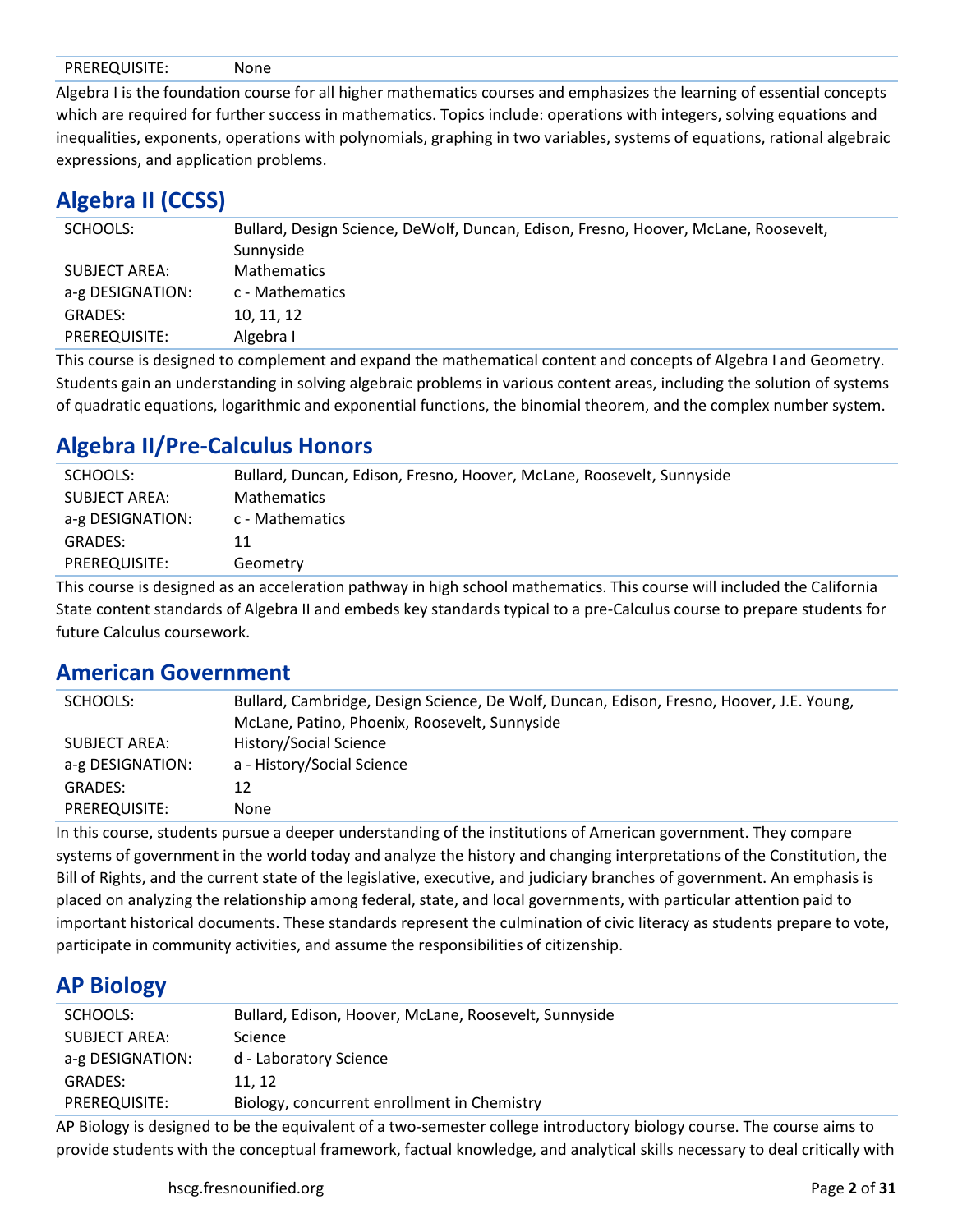the rapidly changing science of biology. To review specific AP course credit, visit www.collegeboard.org; see counselor for information.

| $\mathbf{u}$ cancaigo $\mathbf{u}$ |                                                               |
|------------------------------------|---------------------------------------------------------------|
| SCHOOLS:                           | Bullard, Duncan, Edison, Hoover, McLane, Roosevelt, Sunnyside |
| SUBJECT AREA:                      | <b>Mathematics</b>                                            |
| a-g DESIGNATION:                   | c - Mathematics                                               |
| GRADES:                            | 11.12                                                         |
| PREREQUISITE:                      | Trigonometry/Pre Calculus                                     |
|                                    |                                                               |

This course emphasizes a multi-representational approach to calculus, with concepts, results, and problems being expressed geometrically, numerically, analytically, and verbally. To review specific AP course credit, visit www.collegeboard.org; see counselor for information.

#### **AP Calculus BC**

**AP Calculus AB**

| SCHOOLS:         | Bullard, Edison, Hoover, McLane |
|------------------|---------------------------------|
| SUBJECT AREA:    | <b>Mathematics</b>              |
| a-g DESIGNATION: | c - Mathematics                 |
| <b>GRADES:</b>   | 11, 12                          |
| PREREQUISITE:    | None                            |

AP Calculus BC is an extension of AP Calculus AB and focuses on more advanced topics. This course emphasizes a multirepresentational approach to calculus, with concepts, results, and problems being expressed geometrically, numerically, analytically, and verbally. To review specific AP course credit, visit www.collegeboard.org; see counselor for information.

#### **AP Chemistry**

| SCHOOLS:             | Bullard, Edison, Hoover, McLane, Sunnyside |
|----------------------|--------------------------------------------|
| <b>SUBJECT AREA:</b> | Science                                    |
| a-g DESIGNATION:     | d - Laboratory Science                     |
| <b>GRADES:</b>       | 11.12                                      |
| PREREQUISITE:        | <b>Biology and Chemistry</b>               |
|                      |                                            |

AP Chemistry is designed to be the equivalent of the general chemistry course usually taken during the first year of college. The course will provide students with a depth of understanding of fundamentals and a reasonable competence in dealing with chemical problems and should prepare them to undertake second-year work in the chemistry sequence. The emphasis of AP Chemistry is on chemical calculations, the mathematical formulation of principles, and extensive chemistry laboratory experience. Option to earn college credit in high school; see instructor for information. To review specific AP course credit, visit www.collegeboard.org; see counselor for information.

#### **AP Computer Science A**

| SCHOOLS:             | Bullard, Edison, Sunnyside        |
|----------------------|-----------------------------------|
| <b>SUBJECT AREA:</b> | <b>Career Technical Education</b> |
| a-g DESIGNATION:     | g - College Preparatory Elective  |
| <b>GRADES:</b>       | 11, 12                            |
| PREREQUISITE:        | None                              |

AP Computer Science course is designed as a collegiate-level introductory course in computer science. The course will emphasize the development of computer programs or parts of programs that correctly solve a given problem and the design issue that make programs understandable, adaptable, and, when appropriate, reusable. All student responses involving code on the Advanced Placement examination must be written in Java. To review specific AP course credit, visit www.collegeboard.org; see counselor for information.

# **AP Computer Science Principles**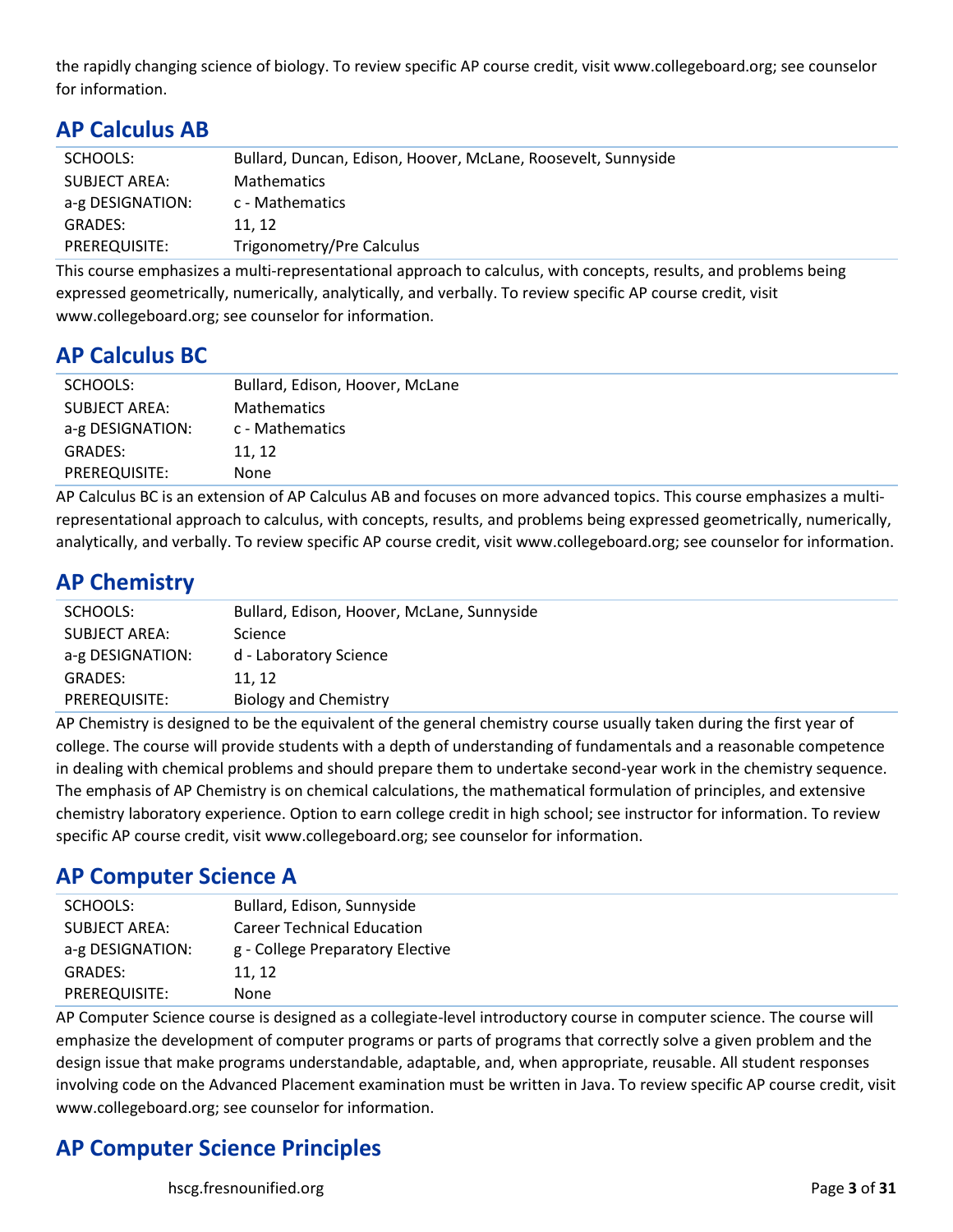| SCHOOLS:         | Bullard, Cambridge, DeWolf, Duncan, Edison, Patino, Roosevelt |
|------------------|---------------------------------------------------------------|
| SUBJECT AREA:    | <b>Career Technical Education</b>                             |
| a-g DESIGNATION: | g - College Preparatory Elective                              |
| GRADES:          | 10, 11, 12                                                    |
| PREREQUISITE:    | None.                                                         |

AP Computer Science Principles is equivalent to a first-semester introductory college computing course. In this course, students will develop computational thinking vital for success across all disciplines, such as using computational tools to analyze and study data and working with large data sets to analyze, visualize, and draw conclusion from trends. Students are encouraged to think creatively while using computer software and other technology to explore questions that interest them. To review specific AP course credit, visit www.collegeboard.org; see counselor for information.

## **AP English Language & Composition**

| SCHOOLS:             | Bullard, Design Science, Duncan, Edison, Hoover, McLane, Roosevelt, Sunnyside |
|----------------------|-------------------------------------------------------------------------------|
| <b>SUBJECT AREA:</b> | English                                                                       |
| a-g DESIGNATION:     | b - English                                                                   |
| GRADES:              | 11.12                                                                         |
| PREREQUISITE:        | None                                                                          |

This course focuses on the improvement of students' abilities to read closely and analyze linguistic choices in complex texts and on the development of writers that demonstrate their aptitude in the elements of rhetoric. Students will be engaged in varied reading across modes and genres covering a variety of topics with the goal of learning about the choices writers make regarding text in order to serve their purpose. In addition, students will be honing their writing skills as they become more aware of the rhetorical devices available to them when writing literary analysis, arguments, and research. To review specific AP course credit, visit www.collegeboard.org; see counselor for information.

# **AP English Literature & Composition**

| SCHOOLS:             | Bullard, Duncan, Edison, Hoover, McLane, Roosevelt, Sunnyside |
|----------------------|---------------------------------------------------------------|
| <b>SUBJECT AREA:</b> | English                                                       |
| a-g DESIGNATION:     | b - English                                                   |
| GRADES:              | 12                                                            |
| PREREQUISITE:        | AP Language and Composition recommended                       |

AP Literature covers a wide breadth of topics and skills, including: diction and language style analysis, forms of discourse and the refining of rhetorical style for effect. Students engage in critical reading and analysis of imaginative literature of representative works from various genres and periods. To review specific AP course credit, visit www.collegeboard.org; see counselor for information.

## **AP European History**

| SCHOOLS:             | Bullard, Duncan, McLane, Roosevelt, Sunnyside |
|----------------------|-----------------------------------------------|
| <b>SUBJECT AREA:</b> | History/Social Science                        |
| a-g DESIGNATION:     | a - History/Social Science                    |
| <b>GRADES:</b>       | 10                                            |
| PREREQUISITE:        | None                                          |

The study of European history since 1450 introduces students to cultural, economic, political, and social developments that played a fundamental role in shaping the world in which they live. In addition to providing a basic narrative of events and movements, the goals of the AP program in European History are to develop (1) an understanding of some of the principle themes in modern European History, (2) an ability to analyze historical evidence and historical interpretation, and (3) an ability to express historical understanding in writing. To review specific AP course credit, visit www.collegeboard.org; see counselor for information.

# **AP Government And Politics US**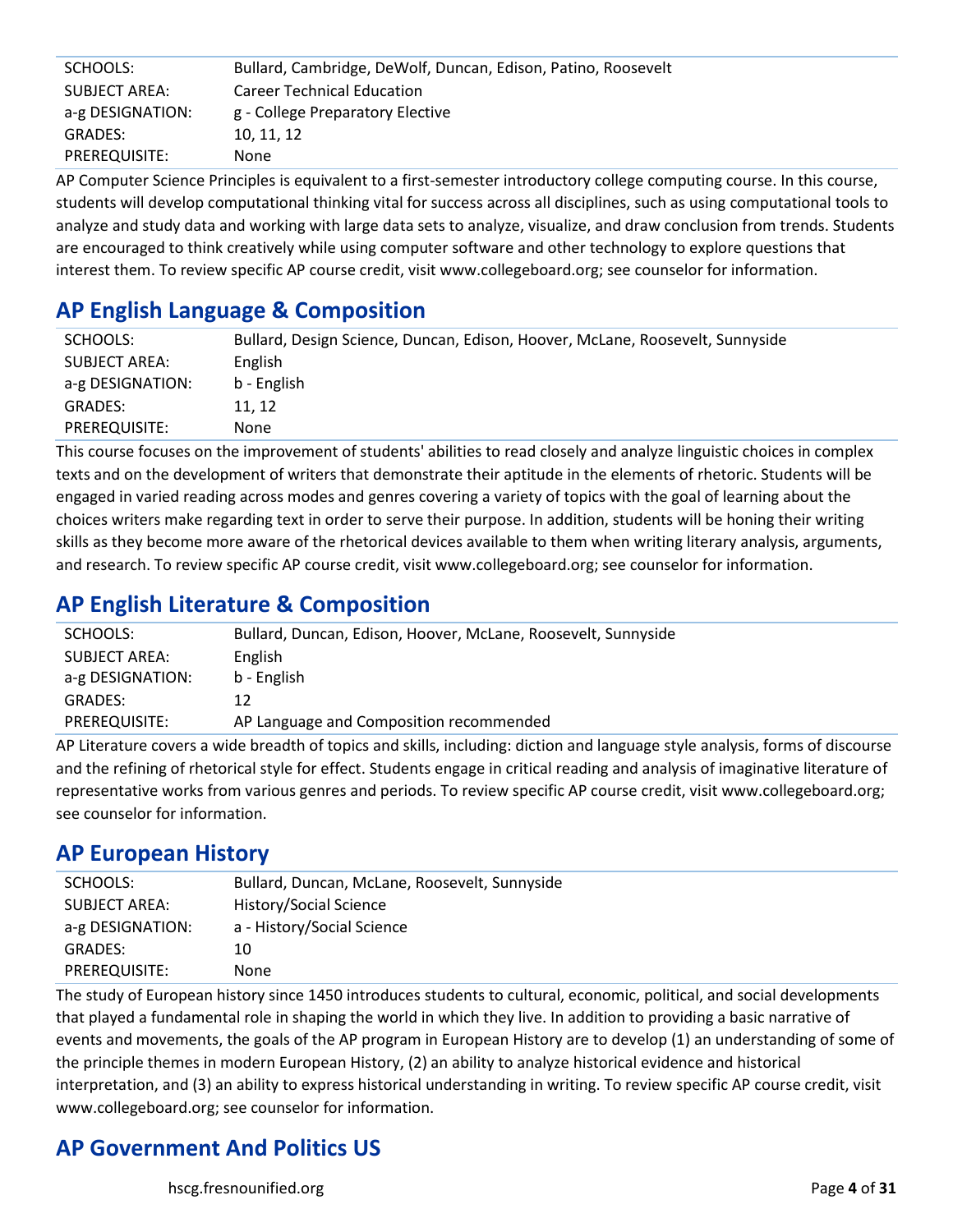| SCHOOLS:         | Bullard, Duncan, Edison, Hoover, McLane, Roosevelt, Sunnyside |
|------------------|---------------------------------------------------------------|
| SUBJECT AREA:    | History/Social Science                                        |
| a-g DESIGNATION: | a - History/Social Science                                    |
| <b>GRADES:</b>   | 12                                                            |
| PREREQUISITE:    | None                                                          |

The AP Government & Politics United States course provides an analytical perspective on government and politics in the United States. This course involves both the study of general concepts used to interpret U.S. politics and the analysis of specific case studies. It also requires familiarity with the various institutions, groups, beliefs, and ideas that constitute U.S. political reality. To review specific AP course credit, visit www.collegeboard.org; see counselor for information.

## **AP Human Geography**

| SCHOOLS:         | Bullard, Duncan, Edison, Hoover, McLane, Patino, Roosevelt, Sunnyside |
|------------------|-----------------------------------------------------------------------|
| SUBJECT AREA:    | <b>History/Social Science</b>                                         |
| a-g DESIGNATION: | a - History/Social Science                                            |
| GRADES:          | 9. 10. 11. 12                                                         |
| PREREQUISITE:    | None                                                                  |

The purpose of the AP course in Human Geography is to introduce students to the systematic study of patterns and processes that have shaped human understanding, use, and alteration of Earth's surface. Students employ spatial concepts and landscape analysis to examine human social organization and its environmental consequences. They also learn about the methods and tools geographers use in their science and practice. To review specific AP course credit, visit www.collegeboard.org; see counselor for information.

#### **AP Music Theory**

| SCHOOLS:         | Bullard, McLane, Roosevelt, Sunnyside                                   |
|------------------|-------------------------------------------------------------------------|
| SUBJECT AREA:    | Visual and Performing Arts                                              |
| a-g DESIGNATION: | f - Visual and Performing Arts (VAPA)                                   |
| <b>GRADES:</b>   | 10, 11, 12                                                              |
| PREREQUISITE:    | Students must be able to play a standard instrument and read/sing music |

Class will concentrate on the elements of chord construction and music composition and applying these features to the creation of original works in a small musical form. Small ensembles will be combined to play student's own works. Units in conducting and music history are also included. To review specific AP course credit, visit www.collegeboard.org; see counselor for information.

## **AP Physics C: Mechanics**

| SCHOOLS:         | Bullard, Edison                                             |
|------------------|-------------------------------------------------------------|
| SUBJECT AREA:    | <b>Science</b>                                              |
| a-g DESIGNATION: | d - Laboratory Science                                      |
| GRADES:          | 11.12                                                       |
| PREREQUISITE:    | Physics and completion or concurrent enrollment in calculus |
|                  |                                                             |

In the typical Physics C course, roughly one-half year is devoted to mechanics. Use of calculus in problem solving and in derivations is expected to increase as the course progresses. In the second half of the C course, the primary emphasis is on classical electricity and magnetism. Calculus is used freely in formulating principles and in solving problems. This is equivalent to a full-year college-level course for students pursuing careers in engineering, mathematics, physics, astronomy, chemistry, geology, electronics, computers, etc. Laboratory work is emphasized. To review specific AP course credit, visit www.collegeboard.org; see counselor for information.

#### **AP Physics I**

| SCHOOLS:             | Bullard, Duncan, Edison, Roosevelt |
|----------------------|------------------------------------|
| <b>SUBJECT AREA:</b> | Science                            |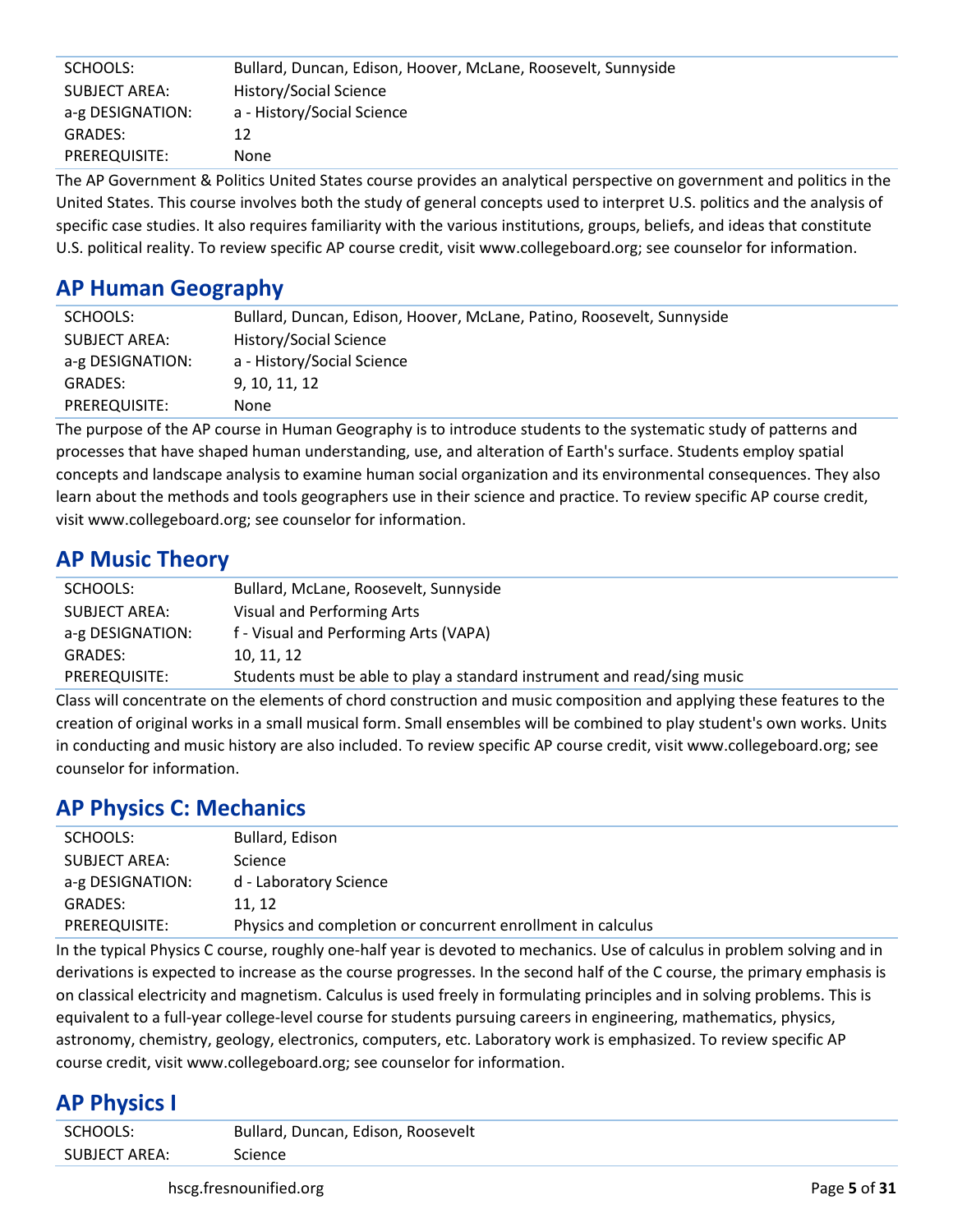| a-g DESIGNATION:     | d - Laboratory Science |
|----------------------|------------------------|
| GRADES:              | 10, 11, 12             |
| <b>PREREQUISITE:</b> | None                   |

AP Physics 1 is an algebra-based, introductory college-level physics course that explores topics such as Newtonian mechanics (including rotational motion); work, energy, and power; mechanical waves and sound; and introductory, simple circuits. Through inquiry based learning, students will develop scientific critical thinking and reasoning skills.

## **AP Psychology**

| SCHOOLS:             | Bullard, Edison, Hoover, McLane, Sunnyside |
|----------------------|--------------------------------------------|
| <b>SUBJECT AREA:</b> | History/Social Science                     |
| a-g DESIGNATION:     | g - College Preparatory Elective           |
| <b>GRADES:</b>       | 11.12                                      |
| PREREQUISITE:        | None                                       |

The purpose of the AP course in Psychology is to introduce the systematic and scientific study of the behavior and mental processes of human beings and other animals. Students will be exposed to topics including a consideration of the psychological facts, principles, and phenomena associated with each of the major subfields within psychology. They will also learn about the ethics and methods psychologists use in their science and practice. To review specific AP course credit, visit www.collegeboard.org; see counselor for information.

## **AP Spanish Language**

| SCHOOLS:             | Bullard, Duncan, Edison, Fresno, Hoover, McLane, Roosevelt, Sunnyside   |
|----------------------|-------------------------------------------------------------------------|
| <b>SUBJECT AREA:</b> | Language Other Than English                                             |
| a-g DESIGNATION:     | e - Language Other Than English (LOTE)                                  |
| GRADES:              | 9, 10, 11, 12                                                           |
| PREREQUISITE:        | Spanish IV, Spanish for Native Speakers II or instructor recommendation |
|                      |                                                                         |

This college-level course emphasizes the use of spoken language, written language and listening comprehension. Students will prepare for the AP Spanish Language Examination through discussion, debates, dramatizations, taped exercises, poetry, plays, and novels. To review specific AP course credit, visit www.collegeboard.org; see counselor for information. Students who are successful in this course will be encouraged to enroll in AP Spanish Literature the following year. Course is conducted in the target language.

#### **AP Spanish Literature**

| SCHOOLS:             | Bullard, Edison, Hoover, McLane, Roosevelt, Sunnyside |
|----------------------|-------------------------------------------------------|
| <b>SUBJECT AREA:</b> | Language Other Than English                           |
| a-g DESIGNATION:     | e - Language Other Than English (LOTE)                |
| GRADES:              | 10, 11, 12                                            |
| PREREQUISITE:        | AP Spanish Language or instructor recommendation      |

AP Spanish Literature is a college-level course with in-depth instruction and practice in written composition and literature. To review specific AP course credit, visit www.collegeboard.org; see counselor for information. Course is conducted in the target language.

#### **AP Statistics**

| SCHOOLS:         | Bullard, Edison, Hoover, McLane, Roosevelt, Sunnyside |
|------------------|-------------------------------------------------------|
| SUBJECT AREA:    | <b>Mathematics</b>                                    |
| a-g DESIGNATION: | c - Mathematics                                       |
| GRADES:          | 12                                                    |
| PREREQUISITE:    | Algebra II                                            |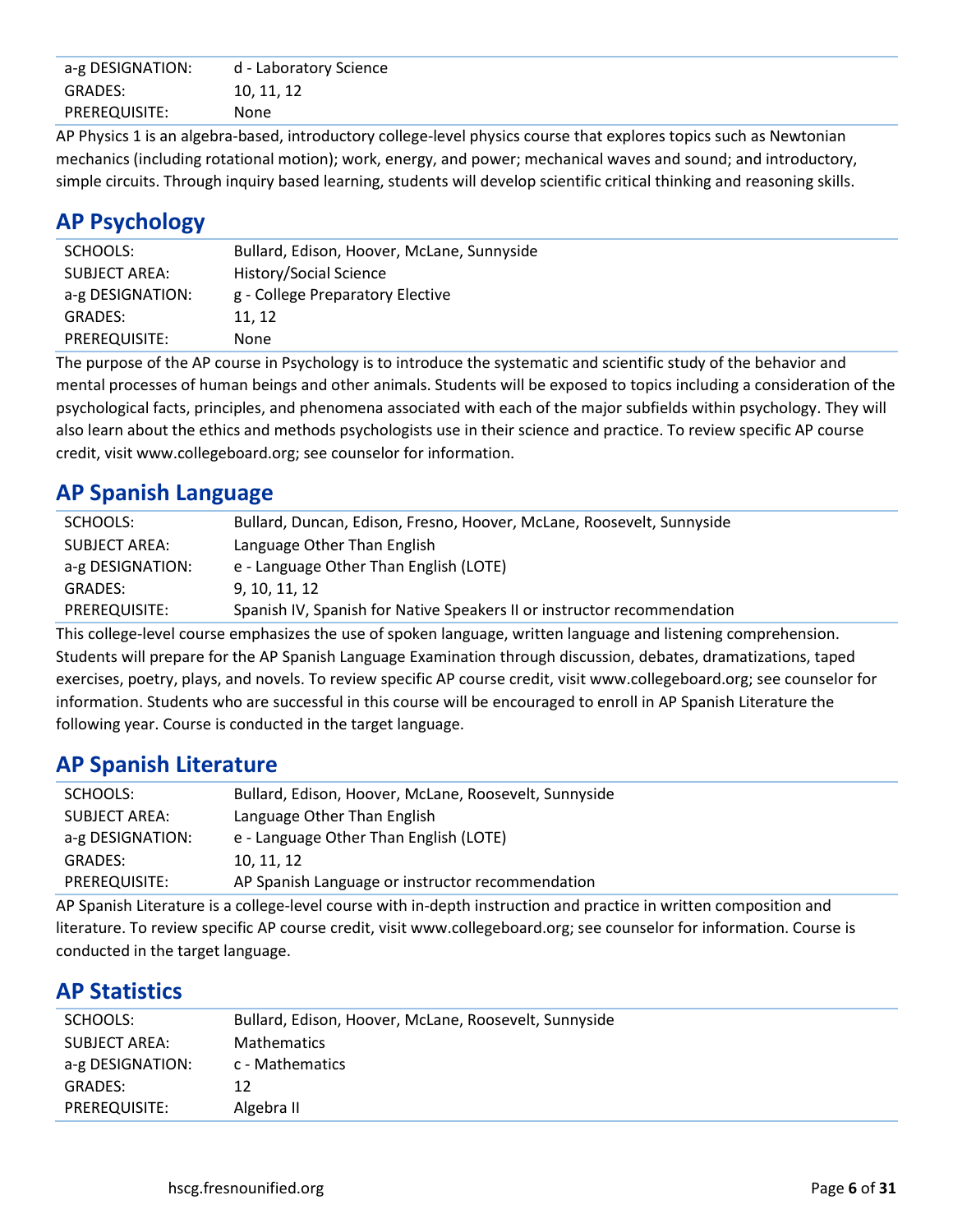This course introduces students to the major concepts and tools for collecting, analyzing, and drawing conclusions from data. Students explore data, plan a study, anticipate patterns, and draw statistical inferences. To review specific AP course credit, visit www.collegeboard.org; see counselor for information.

## **AP United States History**

| SCHOOLS:             | Bullard, Duncan, Edison, Hoover, McLane, Roosevelt, Sunnyside |
|----------------------|---------------------------------------------------------------|
| <b>SUBJECT AREA:</b> | History/Social Science                                        |
| a-g DESIGNATION:     | a - History/Social Science                                    |
| <b>GRADES:</b>       | 11                                                            |
| PREREQUISITE:        | <b>None</b>                                                   |

The AP program in United States History is designed to provide students with the analytical skills and factual knowledge necessary to deal critically with the problems and materials from the pre-Columbian era to the present. Students will learn to assess historical materials -- their relevance to a given interpretive problem, their reliability, and their importance -- and to weigh the evidence and interpretations presented in historical scholarship. An AP United States History course should thus develop the skills necessary to arrive at conclusions on the basis of an informed judgment and to present reasons and evidence clearly and persuasively in an essay format. To review specific AP course credit, visit www.collegeboard.org; see counselor for information.

#### **Art I**

| SCHOOLS:         | Bullard, Cambridge, De Wolf, Edison, Fresno, Hoover, J.E. Young, McLane, Phoenix, Roosevelt, |
|------------------|----------------------------------------------------------------------------------------------|
|                  | Sunnyside                                                                                    |
| SUBJECT AREA:    | Visual and Performing Arts                                                                   |
| a-g DESIGNATION: | f - Visual and Performing Arts (VAPA)                                                        |
| <b>GRADES:</b>   | 9, 10, 11, 12                                                                                |
| PREREQUISITE:    | None                                                                                         |

Students learn the basics of art, develop drawing skills, learn to work with many kinds of art materials, learn how to mix and use color, gain a working vocabulary of art terms, and use the elements and principles of design to create original artworks. Art history is introduced. Students work in drawing, painting, collage, and printmaking. Art I is the prerequisite for all advanced two-dimensional courses.

#### **Art II**

| SCHOOLS:         | Bullard, Edison, Fresno, Hoover, McLane, Roosevelt, Sunnyside |
|------------------|---------------------------------------------------------------|
| SUBJECT AREA:    | Visual and Performing Arts                                    |
| a-g DESIGNATION: | f - Visual and Performing Arts (VAPA)                         |
| <b>GRADES:</b>   | 9.10                                                          |
| PREREQUISITE:    | Art I                                                         |

This course is designed for students who wish to explore a variety of media such as printmaking, fibers and fabrics, clay, pastels, and paints, while emphasizing drawing skills.

# **Behavioral Health Internship (HSMT-MBH)**

| SCHOOLS:         | "Bullard, Cambridge, Design Science, De Wolf, Duncan, Edison, Fresno, Hoover, J.E. Young, |
|------------------|-------------------------------------------------------------------------------------------|
|                  | McLane, Patino, Phoenix, Roosevelt, Sunnyside"                                            |
| SUBJECT AREA:    | <b>Career Technical Education</b>                                                         |
| a-g DESIGNATION: | g - College Preparatory Elective                                                          |
| GRADES:          | 11,12                                                                                     |
| PREREQUISITE:    | None                                                                                      |

An internship is a work-based learning experience that provides students the opportunity to apply their technical and academic skills in a professional setting. Students will develop and practice an understanding the duties and responsibilities of high-skilled career areas, including terminology, climate, protocol, and other information that will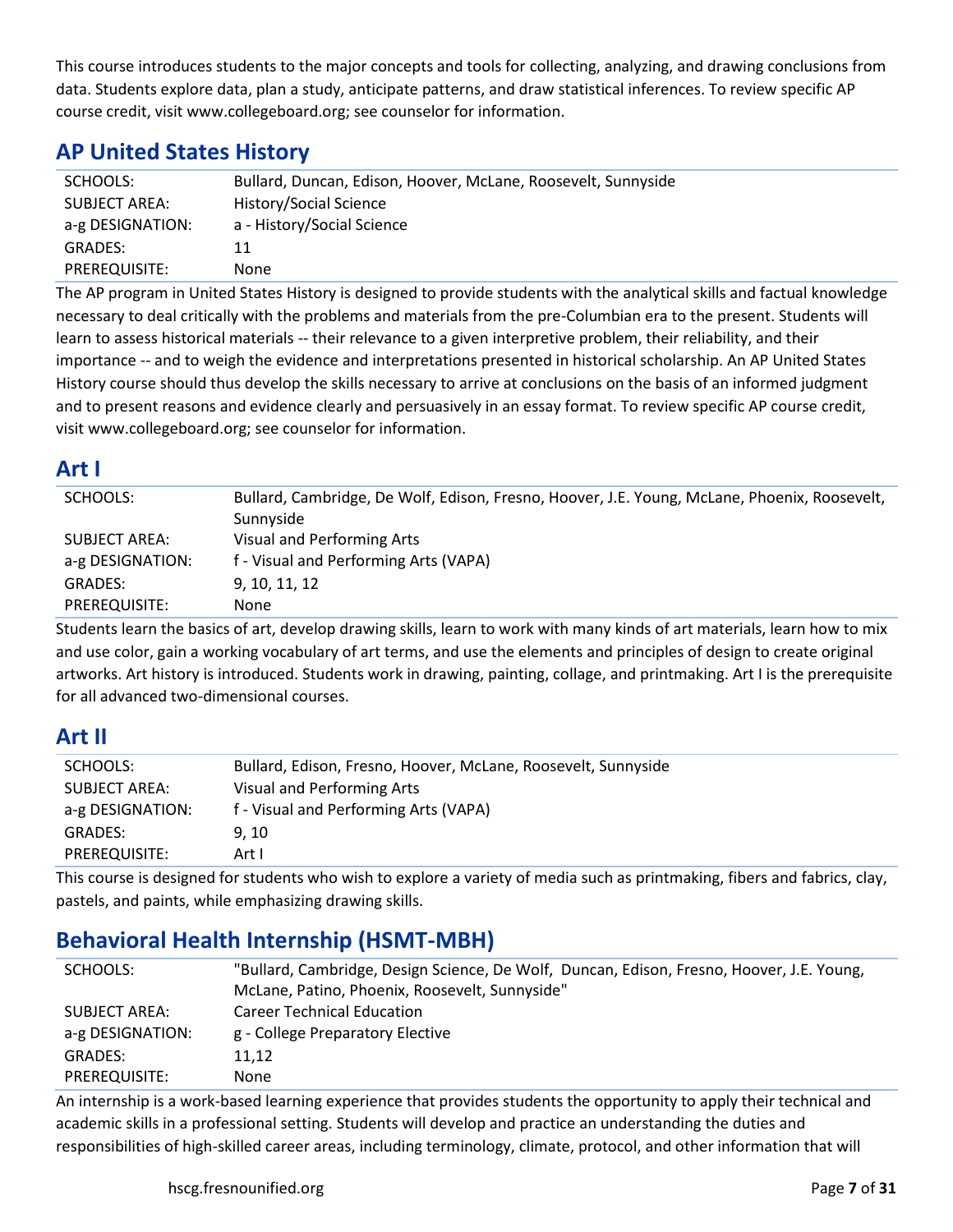enable them to analyze and revise their meaningful future plans. This course will expose students to the career readiness skills needed for a successful internship and prepare them for the world of work. The internship is supported with activities and assignments to deepen and enhance the experience. The structure of the internship aligns with local policy and program expectations for internships

# **Biology / Biology GATE**

| SCHOOLS:         | Bullard, Cambridge, De Wolf, Duncan, Design Science, Edison, Fresno, Hoover, J.E. Young,<br>McLane, Patino, Phoenix, Roosevelt, Sunnyside |
|------------------|-------------------------------------------------------------------------------------------------------------------------------------------|
| SUBJECT AREA:    | Science                                                                                                                                   |
| a-g DESIGNATION: | d - Laboratory Science                                                                                                                    |
| <b>GRADES:</b>   | 9, 10                                                                                                                                     |
| PREREQUISITE:    | None                                                                                                                                      |

Biology topics include the nature of science; the chemical basis of life; cell biology; genetics; ecology; evolution; and physiology. Students will also learn science laboratory safety; use the scientific method; participate in investigations and experiments; and use various tools and instrumentation in the biology laboratory. ---Students in a Biology GATE section will study the standards in greater depth, with a focus on pre-AP/ pre-IB strategies and in preparation for future advanced coursework.

## **Biotechnology Internship (HSMT-B)**

| SCHOOLS:         | Bullard, Cambridge, Design Science, De Wolf, Duncan, Edison, Fresno, Hoover, J.E. Young, |
|------------------|------------------------------------------------------------------------------------------|
|                  | McLane, Patino, Phoenix, Roosevelt, Sunnyside                                            |
| SUBJECT AREA:    | <b>Career Technical Education</b>                                                        |
| a-g DESIGNATION: | g - College Preparatory Elective                                                         |
| GRADES:          | 11.12                                                                                    |
| PREREQUISITE:    | None                                                                                     |

This course will expose students to the career readiness skills needed for a successful internship and prepare them for the world of work. An internship is a work-based learning experience that provides students the opportunity to apply their technical and academic skills in a professional setting. Students will develop and practice an understanding the duties and responsibilities of high-skilled career areas, including terminology, climate, protocol, and other information that will enable them to analyze and revise their meaningful future plans. This course will expose students to the career readiness skills needed for a successful internship and prepare them for the world of work. The internship is supported with activities and assignments to deepen and enhance the experience. The structure of the internship aligns with local policy and program expectations for internships

#### **Brass Ensemble**

| SCHOOLS:             | <b>Bullard</b>                        |
|----------------------|---------------------------------------|
| <b>SUBJECT AREA:</b> | Visual and Performing Arts            |
| a-g DESIGNATION:     | f - Visual and Performing Arts (VAPA) |
| <b>GRADES:</b>       | 9, 10, 11, 12                         |
| PREREQUISITE:        | None                                  |

This class concentrates on the techniques of brass instruments as they relate to the Wind Ensemble, Symphonic Band, Concert Band and/or Orchestra. Problems of rhythms, key signatures, proper breathing, correct embouchure, and all other aspects of brass musicianship are addressed. The class performs as a separate ensemble or as a section within other performing groups. Public performances are scheduled according to the progress and abilities of the group as determined by the instructor.

# **Building Trades and Construction Internship (BCT-RCC)**

SCHOOLS: Bullard, Cambridge, Design Science, De Wolf, Duncan, Edison, Fresno, Hoover, J.E. Young, McLane, Patino, Phoenix, Roosevelt, Sunnyside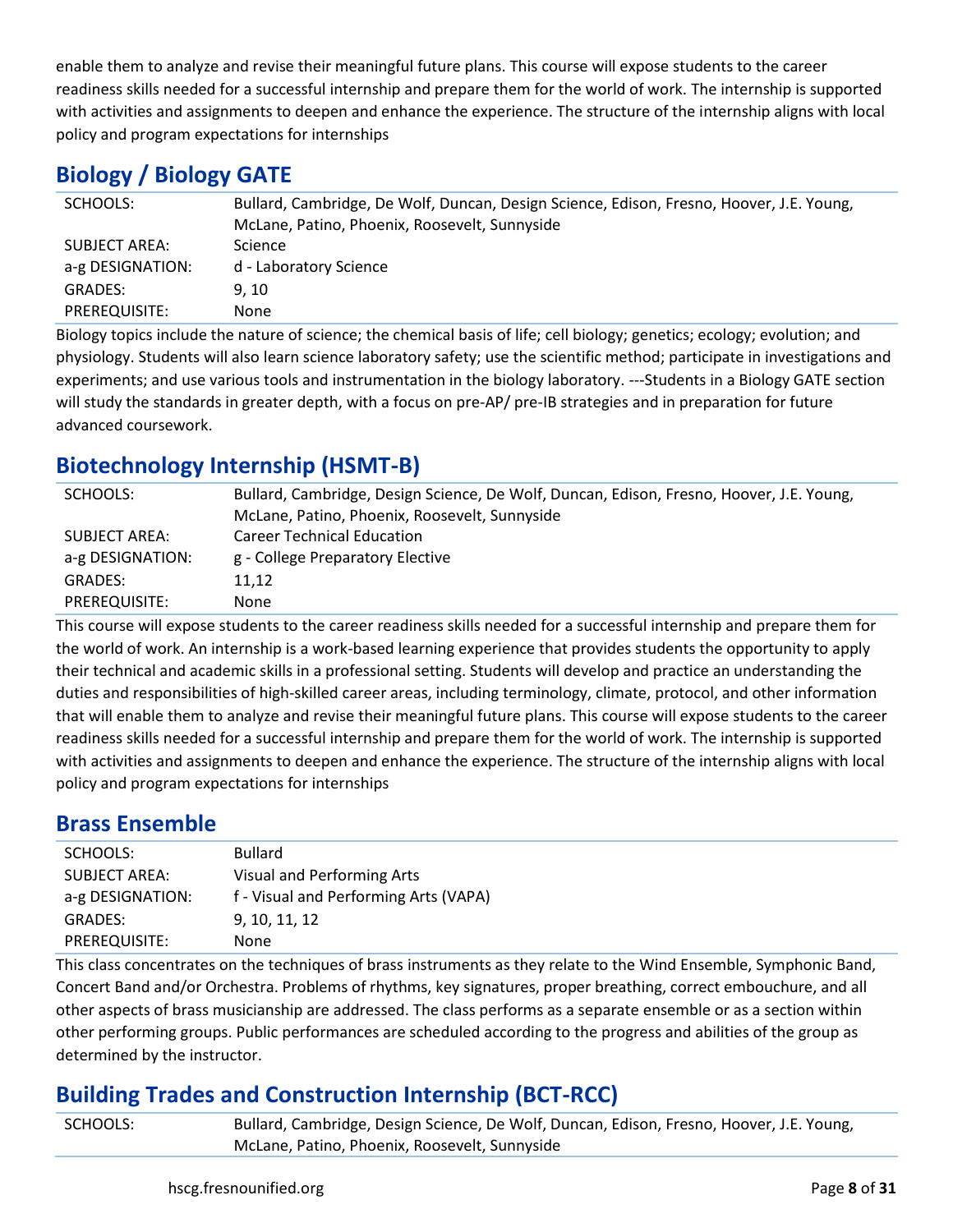| <b>SUBJECT AREA:</b> | <b>Career Technical Education</b> |
|----------------------|-----------------------------------|
| a-g DESIGNATION:     | g - College Preparatory Elective  |
| GRADES:              | 11.12                             |
| PREREQUISITE:        | None                              |

This course will expose students to the career readiness skills needed for a successful internship and prepare them for the world of work. An internship is a work-based learning experience that provides students the opportunity to apply their technical and academic skills in a professional setting. Students will develop and practice an understanding the duties and responsibilities of high-skilled career areas, including terminology, climate, protocol, and other information that will enable them to analyze and revise their meaningful future plans. This course will expose students to the career readiness skills needed for a successful internship and prepare them for the world of work. The internship is supported with activities and assignments to deepen and enhance the experience. The structure of the internship aligns with local policy and program expectations for internships.

## **Ceramics I**

| SCHOOLS:         | Bullard, Fresno, McLane, Roosevelt, Sunnyside |
|------------------|-----------------------------------------------|
| SUBJECT AREA:    | Visual and Performing Arts                    |
| a-g DESIGNATION: | f - Visual and Performing Arts (VAPA)         |
| GRADES:          | 9, 10, 11, 12                                 |
| PREREQUISITE:    | None                                          |

This course focuses on basic techniques for making creative ceramic pieces. Students learn basic formation techniques: pinch, coiling, slab and wheel throwing, decoration, glazing, and firing procedures. Slip pouring into molds is not part of the ceramics course. Instruction in wheel throwing and more complex techniques is given individually. Students study historic works and make original pieces based on research.

## **Ceramics II**

| SCHOOLS:         | Bullard, Fresno, Roosevelt, Sunnyside |
|------------------|---------------------------------------|
| SUBJECT AREA:    | Visual and Performing Arts            |
| a-g DESIGNATION: | f - Visual and Performing Arts (VAPA) |
| GRADES:          | 10, 11, 12                            |
| PREREQUISITE:    | Ceramics I                            |

This course is designed for the study of advanced techniques in the formation and glazing of hand-built and wheelthrown projects. Students analyze aesthetic qualities of their own and other's work in written and oral form. Students research historical and cultural influences and apply attributes to their own work.

# **Chemistry / Chemistry Honors**

| SCHOOLS:         | Bullard, Design Science, DeWolf, Duncan, Edison, Fresno, Hoover, McLane, Phoenix, Patino,<br>Roosevelt, Sunnyside |
|------------------|-------------------------------------------------------------------------------------------------------------------|
| SUBJECT AREA:    | <b>Science</b>                                                                                                    |
| a-g DESIGNATION: | d - Laboratory Science                                                                                            |
| <b>GRADES:</b>   | 10, 11, 12                                                                                                        |
| PREREQUISITE:    | Biology and Algebra I                                                                                             |

This course includes instruction in: atomic and molecular structure; chemical bonds; conservation of matter and stoichiometry, gases and their properties, solutions, chemical thermodynamics, reaction rates, acids and bases, nuclear processes, chemical equilibrium, and organic chemistry and biochemistry. Students will also learn science laboratory safety, use the scientific method, participate in investigations and experiments, and use various tools and instrumentation. ---Honors-level courses must have a comprehensive final examination or a substantive, culminating project. The purpose of the final exam/project is for students to exhibit depth of knowledge and sustained mastery of subject material.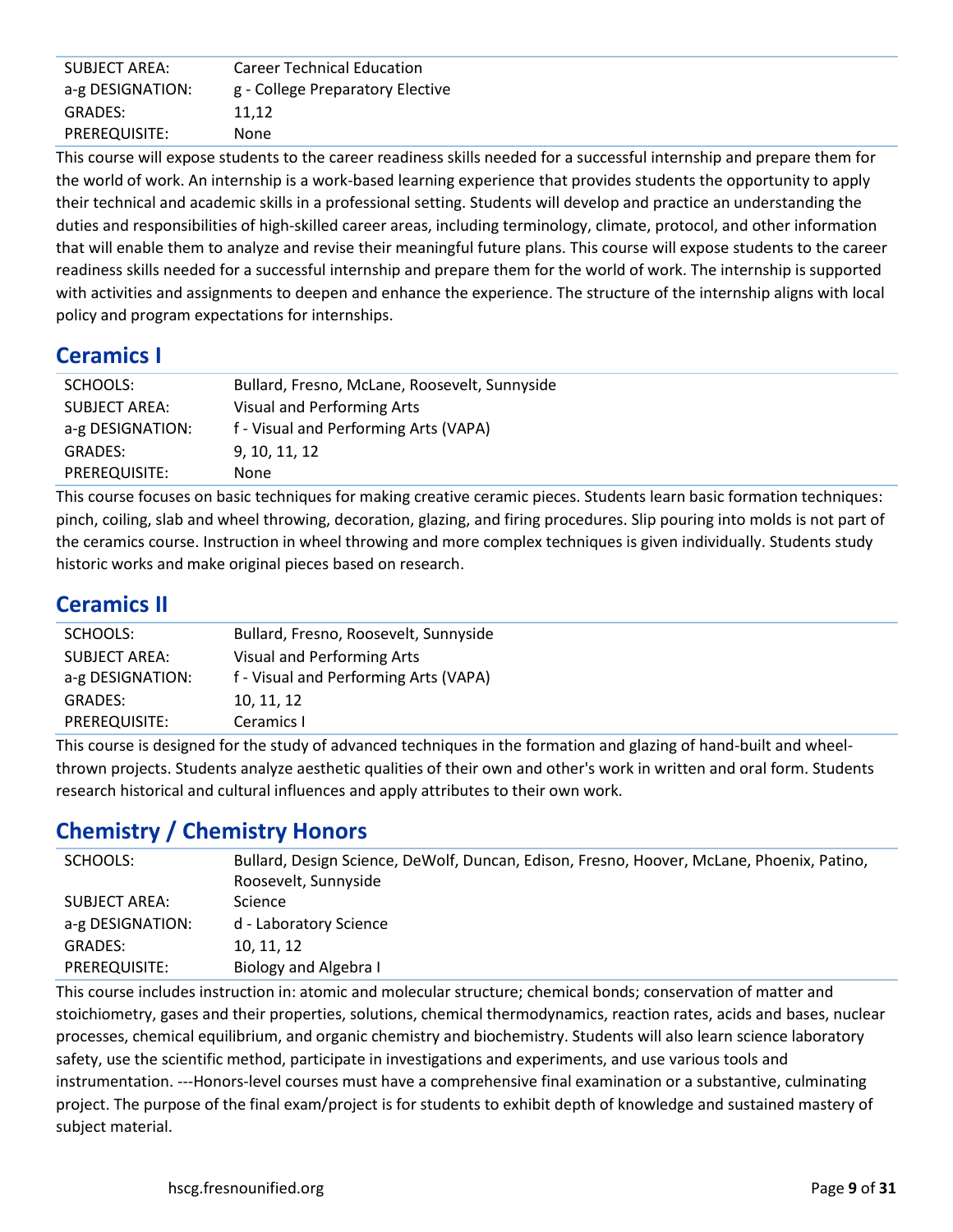## **Cinematography**

| SCHOOLS:             | Bullard, Hoover, McLane, Sunnyside    |
|----------------------|---------------------------------------|
| <b>SUBJECT AREA:</b> | <b>Career Technical Education</b>     |
| a-g DESIGNATION:     | f - Visual and Performing Arts (VAPA) |
| GRADES:              | 10, 11, 12                            |
| PREREQUISITE:        | None                                  |

Cinematography students learn videography, 3D graphics, animation and interactive multimedia, and advanced techniques in recording and editing. Students utilize equipment under a variety of technological conditions, produce and evaluate hard and digitalized copy, create a portfolio of work, and demonstrate an understanding of technology and career opportunities in the field of videography. Option to earn college credit in high school; see instructor for information.

#### **Comprehensive Ethnic Studies**

| SCHOOLS:             | Bullard, Cambridge, Design Science, De Wolf, Duncan, Edison, Fresno, Hoover, J.E. Young, |
|----------------------|------------------------------------------------------------------------------------------|
|                      | McLane, Patino, Phoenix, Roosevelt, Sunnyside                                            |
| <b>SUBJECT AREA:</b> | History/Social Science                                                                   |
| a-g DESIGNATION:     | g - College Preparatory Elective                                                         |
| <b>GRADES:</b>       | 9,10,11,12                                                                               |
| PREREQUISITE:        | None                                                                                     |

Comprehensive Ethics Studies defines as "the critical and interdisciplinary studies of race, ethnicity, and indigeneity with a focus on the experiences and perspectives of people of color (African American, Asian American, Chicanx – Latinx, and Native American and Indigenous People) within and beyond the United States." Within the Comprehensive Ethnic Studies Course, students will specifically analyze, "the ways in which race and racism have been and continue to be powerful social, cultural, and political forces and their connections to other axes of stratification, including gender, class, sexuality, and legal status." (The Department of Ethnic Studies at UC Berkeley)

## **Computer Science and Software Engineering (PLTW)**

| SCHOOLS:             | Bullard, Edison                   |
|----------------------|-----------------------------------|
| <b>SUBJECT AREA:</b> | <b>Career Technical Education</b> |
| a-g DESIGNATION:     | g - College Preparatory Elective  |
| <b>GRADES:</b>       | 9, 10                             |
| PREREQUISITE:        | None                              |

The course aims to develop computational thinking, to generate excitement about the field of computing, and to introduce computational tools that foster creativity. The course also aims to build students' awareness of the tremendous demand for computer specialists and for professionals in all fields who have computational skills. Each unit focuses on one or more computationally intensive career paths. Projects and problems include app development, visualization of data, cybersecurity, and simulation.

#### **Concert Band**

| SCHOOLS:             | Bullard, Edison, Fresno, Hoover, McLane, Sunnyside |
|----------------------|----------------------------------------------------|
| <b>SUBJECT AREA:</b> | Visual and Performing Arts                         |
| a-g DESIGNATION:     | f - Visual and Performing Arts (VAPA)              |
| <b>GRADES:</b>       | 9, 10, 11, 12                                      |
| PREREQUISITE:        | Level II proficiency                               |

Concert Band is open to any student demonstrating Level II proficiency or higher. Students in this course will further develop their skills in reading music, performance and music theory. This class is designed to provide instruction for accomplishing Level IV of this Fresno Unified course of study and appropriate California Music Standards. Regular practices, public performances and competitions after school, at night and/or on weekends may comprise activities of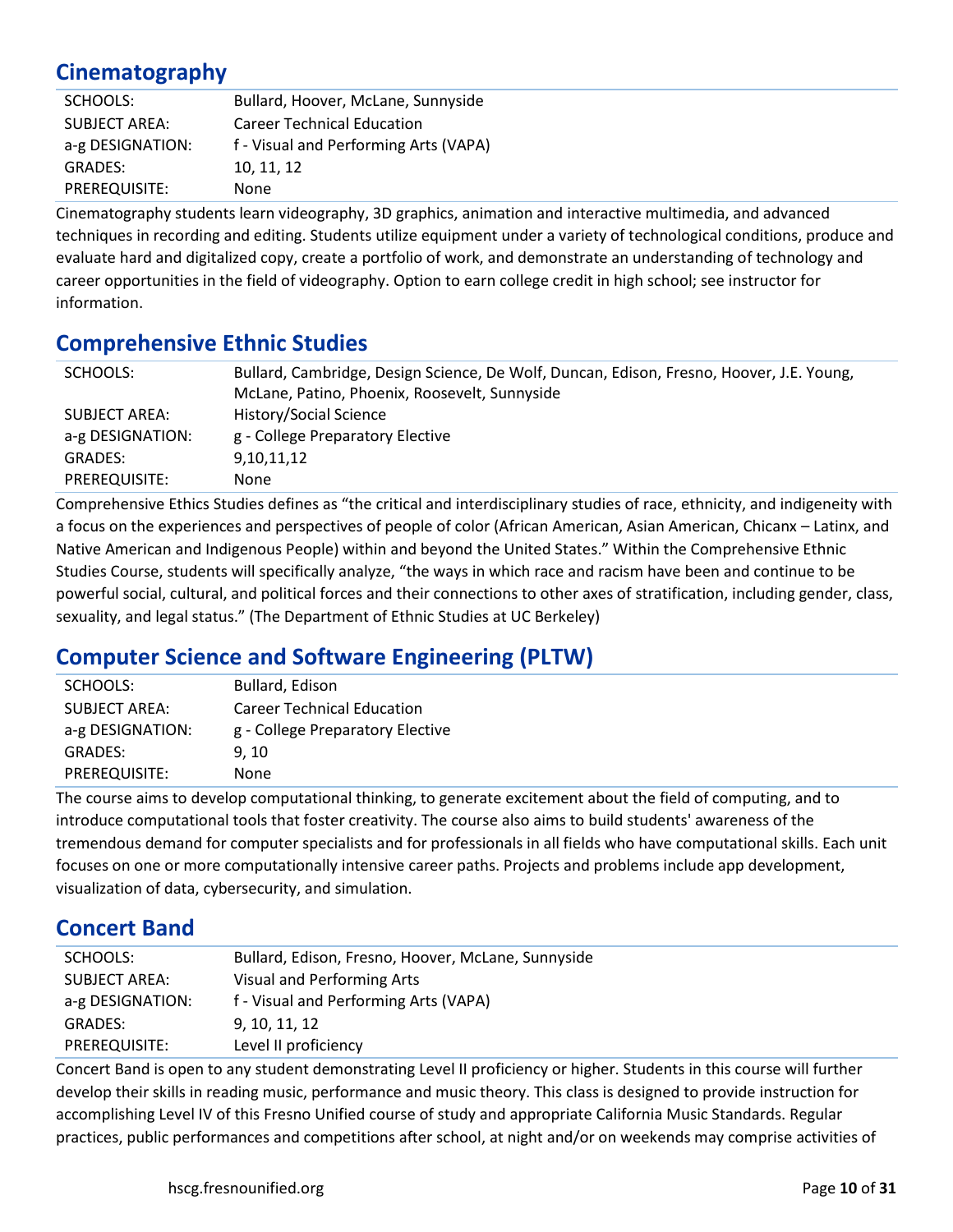this group and are scheduled according to the progress and abilities of the group as determined by the instructor. Marching band experiences and performances may comprise a portion of the activities of this group.

## **Concert Choir Advanced**

| SCHOOLS:         | Bullard, Fresno, McLane                                            |
|------------------|--------------------------------------------------------------------|
| SUBJECT AREA:    | Visual and Performing Arts                                         |
| a-g DESIGNATION: | f - Visual and Performing Arts (VAPA)                              |
| <b>GRADES:</b>   | 9, 10, 11, 12                                                      |
| PREREQUISITE:    | Beginning High School Choral Ensemble and/or instructor permission |

The Advanced High School Choral Ensembles are for the highlymotivated and musically-talented students. These ensembles are capable of performing at the highest level of proficiency. Students show continuous evidence of ability to utilize independent vocal study and practice. Public performances are scheduled according to the progress and abilities of the group as determined by the instructor.

## **Concert Choir Beginning**

| SCHOOLS:         | Bullard, Edison, McLane                                            |
|------------------|--------------------------------------------------------------------|
| SUBJECT AREA:    | Visual and Performing Arts                                         |
| a-g DESIGNATION: | f - Visual and Performing Arts (VAPA)                              |
| GRADES:          | 9, 10, 11, 12                                                      |
| PREREQUISITE:    | Beginning High School Choral Ensemble and/or instructor permission |
|                  |                                                                    |

High School Beginning Choral Ensembles present a study of choral literature leading to the development of musicianship and proficiency choral in ensemble performance. Emphasis will be placed upon vocal techniques and sight singing through concentrated rehearsals. Public performances are scheduled according to the progress and abilities of the group as determined by the instructor.

#### **Contemporary Law**

| SCHOOLS:             | <b>Bullard</b>                    |
|----------------------|-----------------------------------|
| <b>SUBJECT AREA:</b> | <b>Career Technical Education</b> |
| a-g DESIGNATION:     | g - College Preparatory Elective  |
| <b>GRADES:</b>       | 10, 11, 12                        |
| PREREQUISITE:        | None                              |
|                      | .                                 |

The student will learn legal rights and responsibilities through speakers, debates, and mock trials. The student will learn about law as it relates to the individual and to business; its history, its natures and types, and its place in society. The student will gain knowledge of legal problems and develop the ability to analyze, evaluate, and resolve legal disputes.

## **Criminal Justice And Law**

| SCHOOLS:             | <b>Bullard</b>                             |
|----------------------|--------------------------------------------|
| <b>SUBJECT AREA:</b> | <b>Career Technical Education</b>          |
| a-g DESIGNATION:     | g - College Preparatory Elective           |
| GRADES:              | q                                          |
| PREREQUISITE:        | Enrollment in Law & Social Justice Pathway |

Criminal Justice and Law provides students with an overview of the criminal and juvenile justice systems. Throughout the course, they explore the meaning of crime and justice, and the relationship between criminal justice and social justice. Students learn how and why the criminal justice system functions. Students also learn about advocacy and policy by researching how individuals and groups, including young people, can take action to reform our legal system.

#### **Design And Marketing**

| SCHOOLS:      | Bullard, Roosevelt                |
|---------------|-----------------------------------|
| SUBJECT AREA: | <b>Career Technical Education</b> |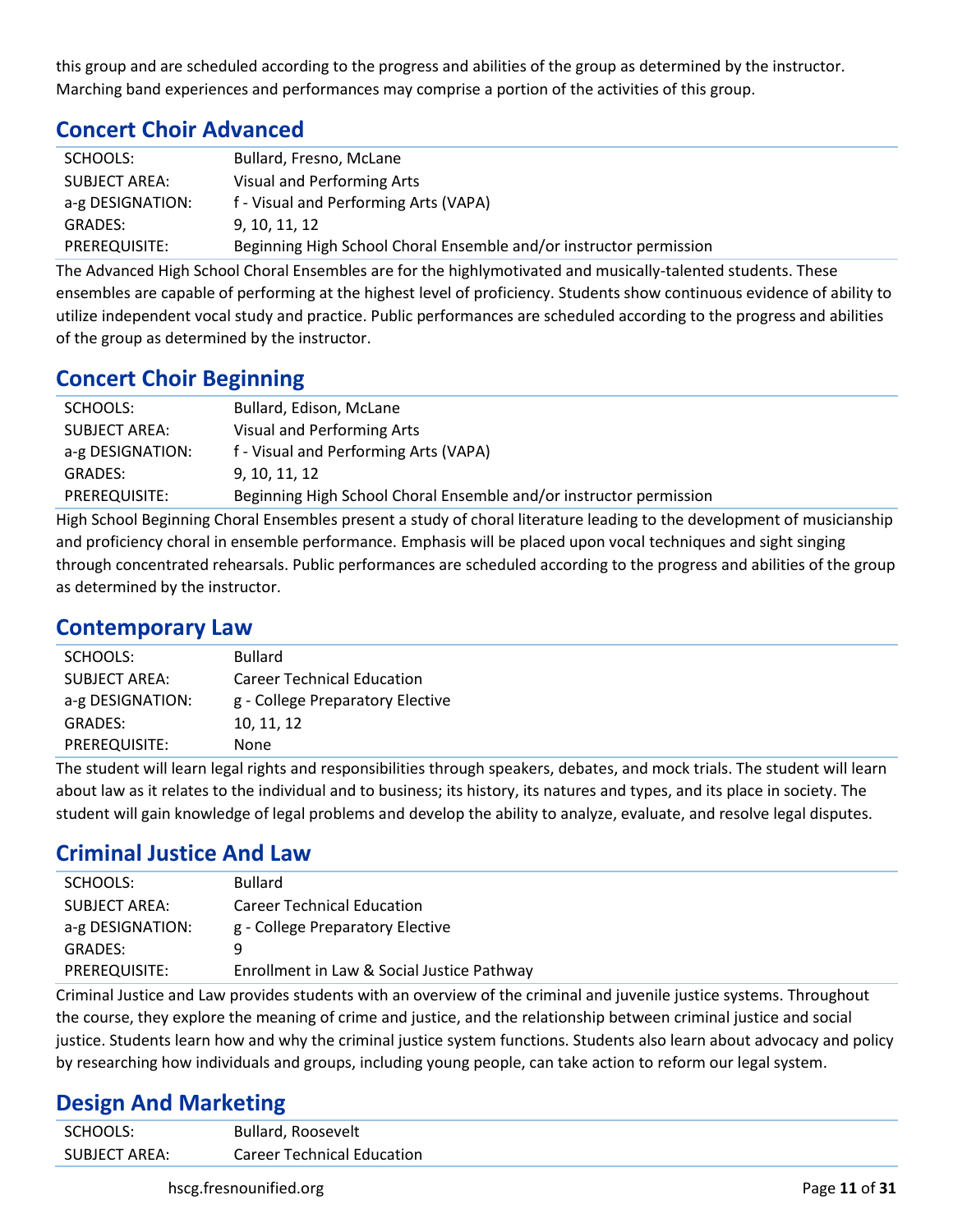| a-g DESIGNATION: | f - Visual and Performing Arts (VAPA) |
|------------------|---------------------------------------|
| <b>GRADES:</b>   | 10, 11, 12                            |
| PREREQUISITE:    | None                                  |

The Design and Marketing course provides an understanding of principles, theories, and elements of design. It introduces students to the language of Visual Arts through 21st century Technology. Students will engage in current social media marketing practice and include some historic practices in the creative field through a series of personal and creative activities, as well as develop an understanding of the cognitive marketing and branding solution for a given product, whether it is a commodity, apolitical idea, an instrument of social change, or an effort to recruit patronage or participation.

# **Digital Photography I**

| SCHOOLS:             | Bullard, Duncan, Edison, Hoover, Sunnyside |
|----------------------|--------------------------------------------|
| <b>SUBJECT AREA:</b> | <b>Career Technical Education</b>          |
| a-g DESIGNATION:     | f - Visual and Performing Arts (VAPA)      |
| <b>GRADES:</b>       | 9, 10, 11, 12                              |
| PREREQUISITE:        | Art 1                                      |

Digital Photography I course will include teaching basic DSLR camera operation, natural lighting, studio lighting, and observation skills required for taking digital images for publication in newspapers, wire services, websites, magazines on a deadline basis, and portraiture as needed to build a successful business. This course teaches photography history and principles, as well as basic camera techniques, photo composition, and photo editing. Students will also be taught lens selection, timing for expression and/or peak action and composition as well as picture story planning and techniques. Part of class time each week will be spent in a lab setting working on image manipulation using Photoshop and Lightroom, and the industry standards for photo editing. Photography is the art of telling the story of the human experience. This particular course will focus on telling the stories of our community through photographs.

#### **Economics**

| SCHOOLS:         | Bullard, Cambridge, De Wolf, Duncan, Design Science, Edison, Fresno, Hoover, J.E. Young, |
|------------------|------------------------------------------------------------------------------------------|
|                  | McLane, Roosevelt, Sunnyside                                                             |
| SUBJECT AREA:    | History/Social Science                                                                   |
| a-g DESIGNATION: | g - College Preparatory Elective                                                         |
| <b>GRADES:</b>   | 12                                                                                       |
| PREREQUISITE:    | None                                                                                     |
|                  |                                                                                          |

Students not only master fundamental economic concepts, but also apply the tools of an economist (graphs, statistics, and equations). Initially introduced in other curricular areas, these tools support student understanding of operations and institutions of economic systems. Studied in a historic context are the basic economic principles of micro-and macroeconomics, international economics, comparative economic systems, measurement, and methods.

# **Education and Child Development Internship (ECDFS-E)**

| SCHOOLS:         | Bullard, Cambridge, Design Science, De Wolf, Duncan, Edison, Fresno, Hoover, J.E. Young, |
|------------------|------------------------------------------------------------------------------------------|
|                  | McLane, Patino, Phoenix, Roosevelt, Sunnyside                                            |
| SUBJECT AREA:    | <b>Career Technical Education</b>                                                        |
| a-g DESIGNATION: | g - College Preparatory Elective                                                         |
| <b>GRADES:</b>   | 11.12                                                                                    |
| PREREQUISITE:    | <b>None</b>                                                                              |

This course will expose students to the career readiness skills needed for a successful internship and prepare them for the world of work. An internship is a work-based learning experience that provides students the opportunity to apply their technical and academic skills in a professional setting. Students will develop and practice an understanding the duties and responsibilities of high-skilled career areas, including terminology, climate, protocol, and other information that will enable them to analyze and revise their meaningful future plans. This course will expose students to the career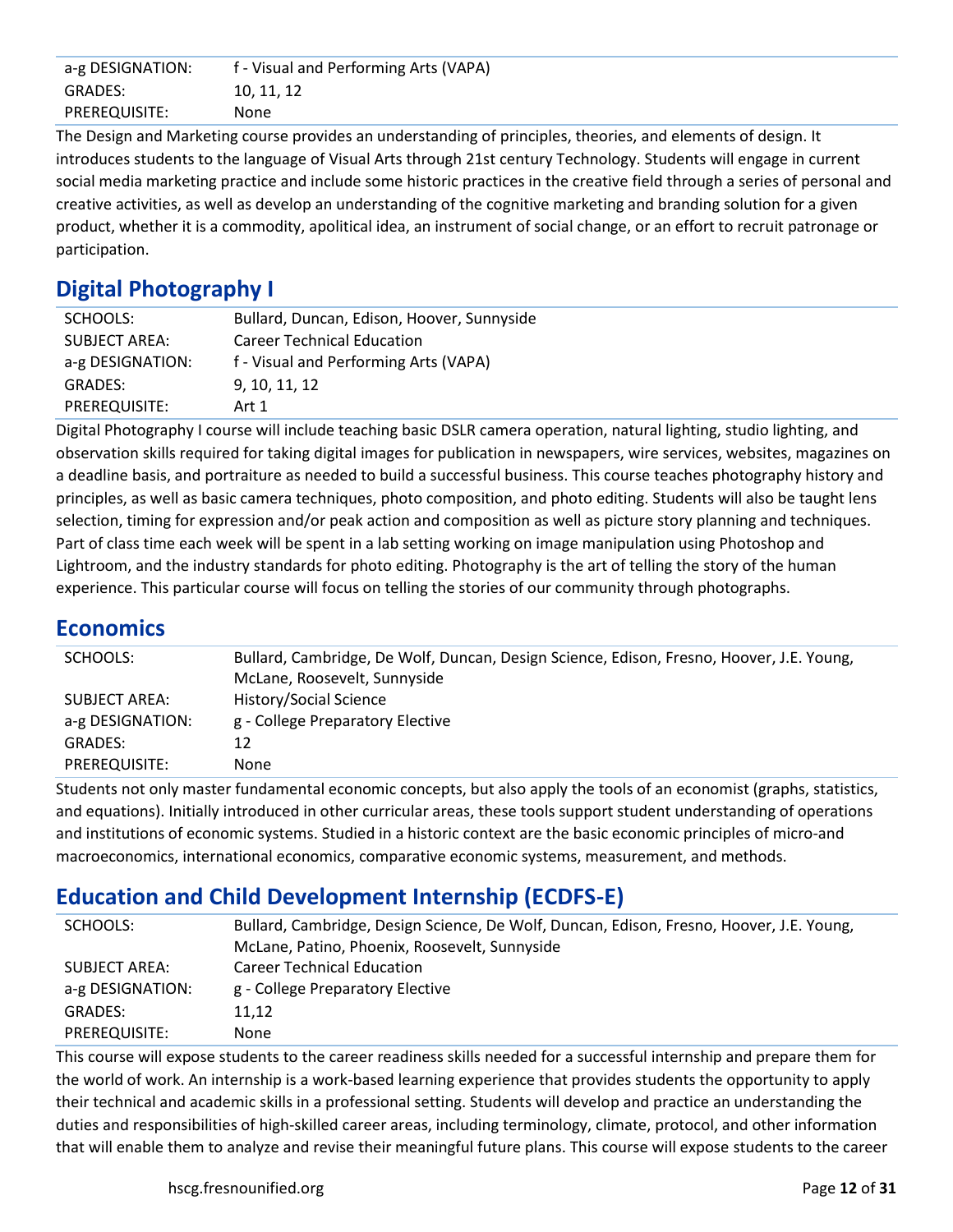readiness skills needed for a successful internship and prepare them for the world of work. The internship is supported with activities and assignments to deepen and enhance the experience. The structure of the internship aligns with local policy and program expectations for internships

## **Engineering and Project Management Intership (EA-ET)**

| SCHOOLS:                          | Bullard, Cambridge, Design Science, De Wolf, Duncan, Edison, Fresno, Hoover, J.E. Young,<br>McLane, Patino, Phoenix, Roosevelt, Sunnyside |
|-----------------------------------|-------------------------------------------------------------------------------------------------------------------------------------------|
| SUBJECT AREA:<br>a-g DESIGNATION: | <b>Career Technical Education</b><br>g - College Preparatory Elective                                                                     |
| <b>GRADES:</b>                    | 11,12                                                                                                                                     |
| PREREQUISITE:                     | None                                                                                                                                      |

This course will expose students to the career readiness skills needed for a successful internship and prepare them for the world of work. An internship is a work-based learning experience that provides students the opportunity to apply their technical and academic skills in a professional setting. Students will develop and practice an understanding the duties and responsibilities of high-skilled career areas, including terminology, climate, protocol, and other information that will enable them to analyze and revise their meaningful future plans. This course will expose students to the career readiness skills needed for a successful internship and prepare them for the world of work. The internship is supported with activities and assignments to deepen and enhance the experience. The structure of the internship aligns with local policy and program expectations for internships

## **English I / English I GATE**

| SCHOOLS:         | Bullard, Cambridge, De Wolf, Duncan, Design Science, Edison, Fresno, Hoover, J.E. Young, |
|------------------|------------------------------------------------------------------------------------------|
|                  | McLane, Patino, Phoenix, Roosevelt, Sunnyside                                            |
| SUBJECT AREA:    | English                                                                                  |
| a-g DESIGNATION: | b - English                                                                              |
| <b>GRADES:</b>   | 9                                                                                        |
| PREREQUISITE:    | None                                                                                     |

English I is a course based on the California State Standards for ELA/Literacy. It guides the student through the process of text analysis, study of the author's craft, vocabulary development, refinement of academic writing skills, and the development of critical thinking skills to ensure the student is college and career ready. A student in this course engages in close reading and analysis of a wide variety of literary and non-fiction texts at complexity levels prescribed by the State of California for Freshmen English Language Arts and Literacy. ---Students in an English I GATE section will study the standards in greater depth, with a focus on pre-AP/ pre-IB strategies and in preparation for future advanced coursework.

# **English II / English II GATE**

| SCHOOLS:         | Bullard, Cambridge, De Wolf, Duncan, Design Science, Edison, Fresno, Hoover, J.E. Young, |
|------------------|------------------------------------------------------------------------------------------|
|                  | McLane, Patino, Phoenix, Roosevelt, Sunnyside                                            |
| SUBJECT AREA:    | English                                                                                  |
| a-g DESIGNATION: | b - English                                                                              |
| GRADES:          | 10                                                                                       |
| PREREQUISITE:    | None.                                                                                    |

English II is a course based on the California State Standards for ELA/ Literacy. It guides the student through the process of text analysis, study of the author's craft, vocabulary development, refinement of academic writing skills, and the development of critical thinking skills to ensure the student is college and career ready. A student in this course engages in close reading and analysis of a wide variety of literary and non-fiction texts at complexity levels prescribed by the State of California for Sophomore English Language Arts and Literacy. ---Students in an English II GATE section will study the standards in greater depth, with a focus on pre-AP/ pre-IB strategies and in preparation for future advanced coursework.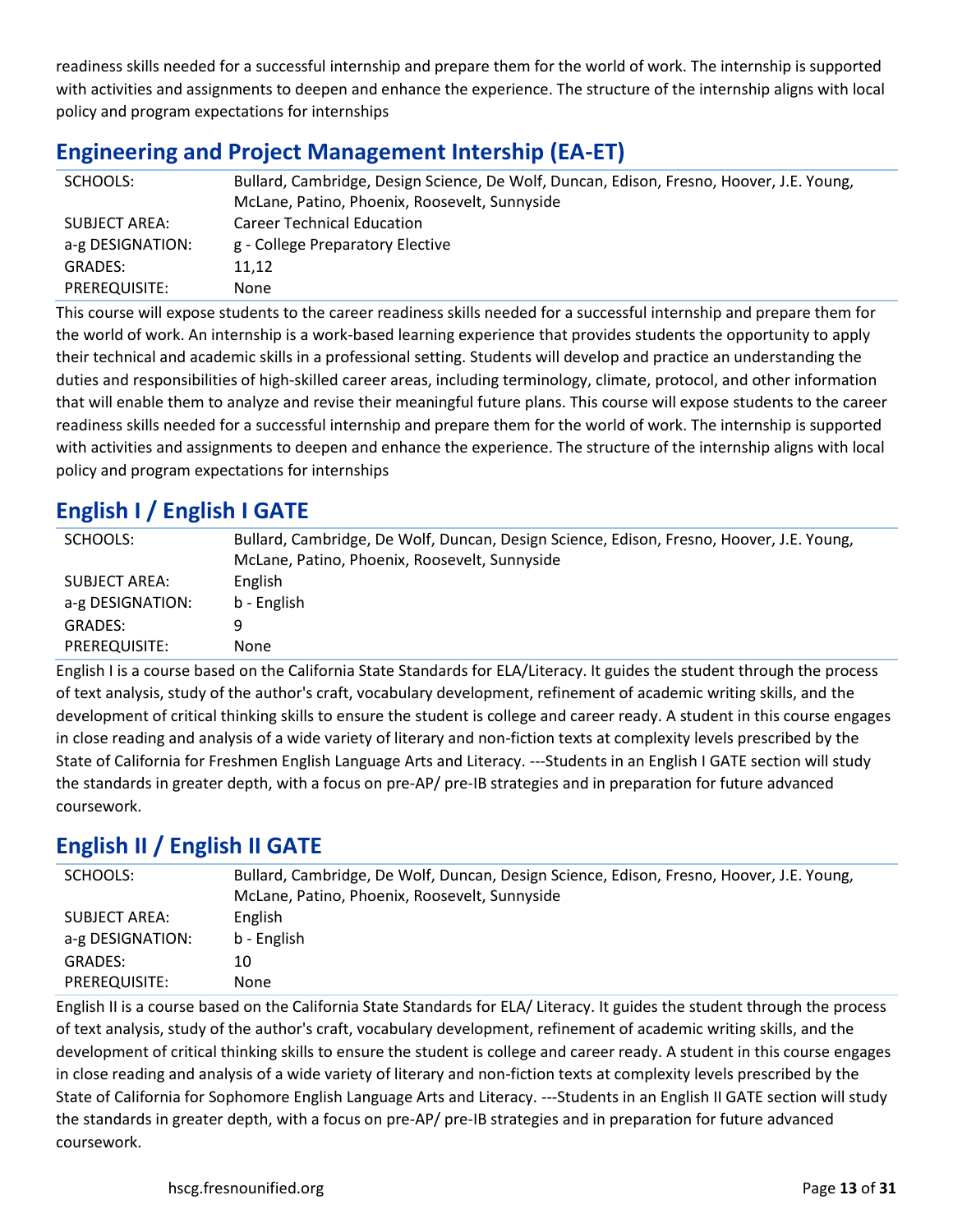# **English III / English III Honors**

| SCHOOLS:         | Bullard, Cambridge, De Wolf, Duncan, Hoover, J.E. Young, McLane, Roosevelt, Sunnyside |
|------------------|---------------------------------------------------------------------------------------|
| SUBJECT AREA:    | English                                                                               |
| a-g DESIGNATION: | b - English                                                                           |
| GRADES:          |                                                                                       |
| PREREQUISITE:    | English II GATE                                                                       |

English III is a course based on the California State Standards for ELA/Literacy. It guides the student through the process of text analysis, study of the author's craft, vocabulary development, refinement of academic writing skills, and the development of critical thinking skills to ensure the student is college and career ready. A student in this course engages in close reading and analysis of a wide variety of literary and non-fiction texts at complexity levels prescribed by the State of California for Junior English Language Arts and Literacy. ---Honors-level courses must have a comprehensive final examination or a substantive, culminating project. The purpose of the final exam/ project is for students to exhibit depth of knowledge and sustained mastery of subject material.

## **Entrepreneurship Internship (MSS-ESE)**

| SCHOOLS:         | Bullard, Cambridge, Design Science, De Wolf, Duncan, Edison, Fresno, Hoover, J.E. Young, |
|------------------|------------------------------------------------------------------------------------------|
|                  | McLane, Patino, Phoenix, Roosevelt, Sunnyside                                            |
| SUBJECT AREA:    | <b>Career Technical Education</b>                                                        |
| a-g DESIGNATION: | g - College Preparatory Elective                                                         |
| GRADES:          | 11.12                                                                                    |
| PREREQUISITE:    | None                                                                                     |

This course will expose students to the career readiness skills needed for a successful internship and prepare them for the world of work. An internship is a work-based learning experience that provides students the opportunity to apply their technical and academic skills in a professional setting. Students will develop and practice an understanding the duties and responsibilities of high-skilled career areas, including terminology, climate, protocol, and other information that will enable them to analyze and revise their meaningful future plans. This course will expose students to the career readiness skills needed for a successful internship and prepare them for the world of work. The internship is supported with activities and assignments to deepen and enhance the experience. The structure of the internship aligns with local policy and program expectations for internships.

## **Expository Reading & Writing**

| SCHOOLS:         | Bullard, Duncan, Edison, Hoover, McLane, Phoenix, Roosevelt, Sunnyside |
|------------------|------------------------------------------------------------------------|
| SUBJECT AREA:    | English                                                                |
| a-g DESIGNATION: | b - English                                                            |
| <b>GRADES:</b>   | 12                                                                     |
| PREREQUISITE:    | None                                                                   |
|                  |                                                                        |

This course is for college-bound seniors needing to prepare specifically for the literacy demands of higher education. It is a standards aligned course designed to develop advanced proficiencies in expository, analytical, and argumentative reading and writing. Students read, comprehend, and respond to non-fiction and literary texts. Course texts include fiction, contemporary essays, newspaper and magazine articles, editorials, reports, biographies, memos, assorted public documents, and other non-fiction texts.

# **Fashion Design and Merchandising Internship (FID-FDM)**

| SCHOOLS:         | Bullard, Cambridge, Design Science, De Wolf, Duncan, Edison, Fresno, Hoover, J.E. Young, |
|------------------|------------------------------------------------------------------------------------------|
|                  | McLane, Patino, Phoenix, Roosevelt, Sunnyside                                            |
| SUBJECT AREA:    | <b>Career Technical Education</b>                                                        |
| a-g DESIGNATION: | g - College Preparatory Elective                                                         |
| GRADES:          | 11,12                                                                                    |
| PREREQUISITE:    | None                                                                                     |

hscg.fresnounified.org **Page 14** of **31 Page 14** of **31**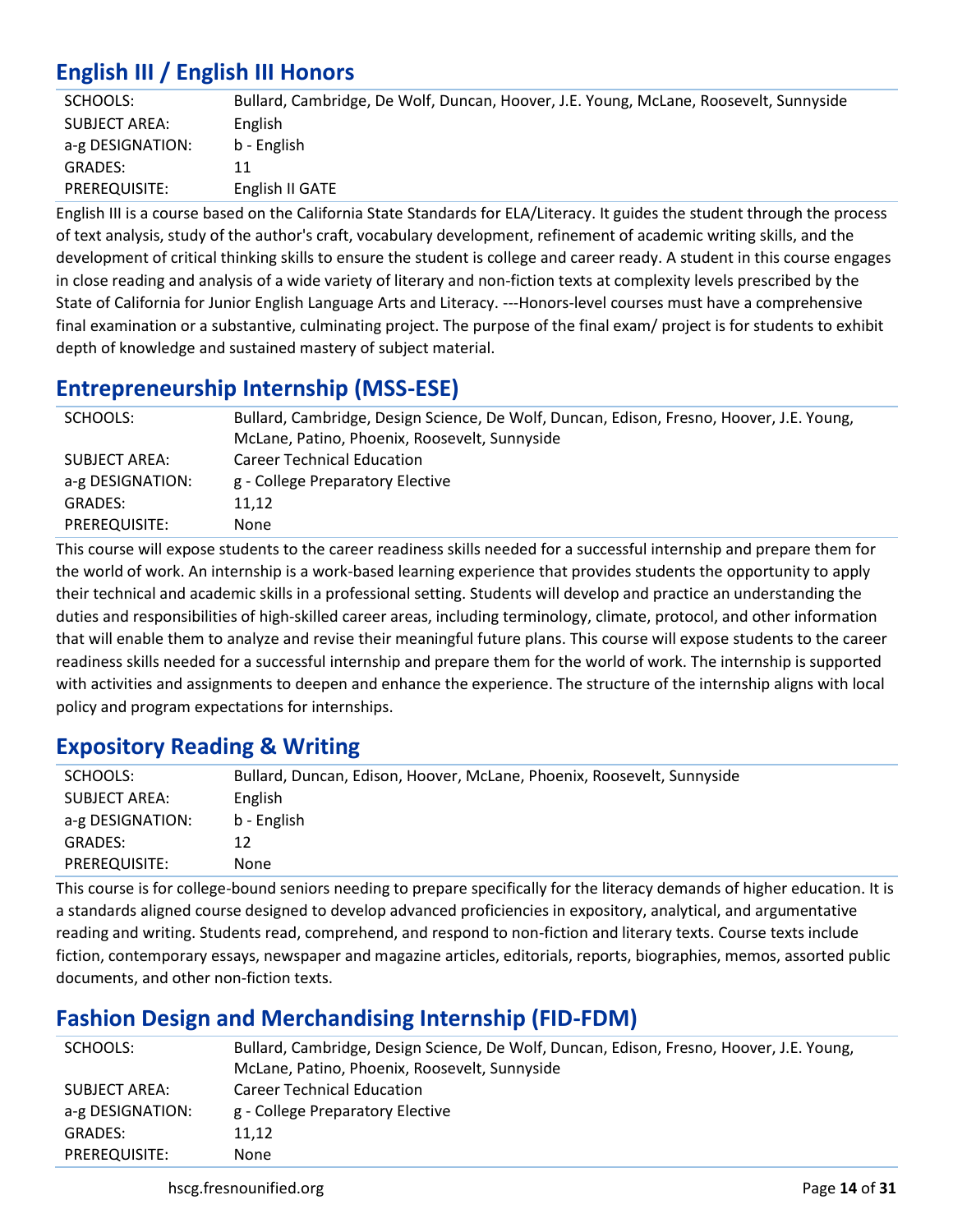This course will expose students to the career readiness skills needed for a successful internship and prepare them for the world of work. An internship is a work-based learning experience that provides students the opportunity to apply their technical and academic skills in a professional setting. Students will develop and practice an understanding the duties and responsibilities of high-skilled career areas, including terminology, climate, protocol, and other information that will enable them to analyze and revise their meaningful future plans. This course will expose students to the career readiness skills needed for a successful internship and prepare them for the world of work. The internship is supported with activities and assignments to deepen and enhance the experience. The structure of the internship aligns with local policy and program expectations for internships.

# **Financial Services Internship (BF-FS)**

| SCHOOLS:         | Bullard, Cambridge, Design Science, De Wolf, Duncan, Edison, Fresno, Hoover, J.E. Young, |
|------------------|------------------------------------------------------------------------------------------|
|                  | McLane, Patino, Phoenix, Roosevelt, Sunnyside                                            |
| SUBJECT AREA:    | <b>Career Technical Education</b>                                                        |
| a-g DESIGNATION: | g - College Preparatory Elective                                                         |
| GRADES:          | 11.12                                                                                    |
| PREREQUISITE:    | None.                                                                                    |

This course will expose students to the career readiness skills needed for a successful internship and prepare them for the world of work. An internship is a work-based learning experience that provides students the opportunity to apply their technical and academic skills in a professional setting. Students will develop and practice an understanding the duties and responsibilities of high-skilled career areas, including terminology, climate, protocol, and other information that will enable them to analyze and revise their meaningful future plans. This course will expose students to the career readiness skills needed for a successful internship and prepare them for the world of work. The internship is supported with activities and assignments to deepen and enhance the experience. The structure of the internship aligns with local policy and program expectations for internships

# **Food Service and Nutrition Internship (HTR-FSDN)**

| SCHOOLS:         | Bullard, Cambridge, Design Science, De Wolf, Duncan, Edison, Fresno, Hoover, J.E. Young, |
|------------------|------------------------------------------------------------------------------------------|
|                  | McLane, Patino, Phoenix, Roosevelt, Sunnyside                                            |
| SUBJECT AREA:    | <b>Career Technical Education</b>                                                        |
| a-g DESIGNATION: | g - College Preparatory Elective                                                         |
| <b>GRADES:</b>   | 11.12                                                                                    |
| PREREQUISITE:    | None                                                                                     |

This course will expose students to the career readiness skills needed for a successful internship and prepare them for the world of work. An internship is a work-based learning experience that provides students the opportunity to apply their technical and academic skills in a professional setting. Students will develop and practice an understanding the duties and responsibilities of high-skilled career areas, including terminology, climate, protocol, and other information that will enable them to analyze and revise their meaningful future plans. This course will expose students to the career readiness skills needed for a successful internship and prepare them for the world of work. The internship is supported with activities and assignments to deepen and enhance the experience. The structure of the internship aligns with local policy and program expectations for internships

## **Forensic Research And Biotechnology**

| SCHOOLS:             | <b>Bullard</b>                   |
|----------------------|----------------------------------|
| <b>SUBJECT AREA:</b> | Science                          |
| a-g DESIGNATION:     | g - College Preparatory Elective |
| <b>GRADES:</b>       | 11, 12                           |
| PREREQUISITE:        | None                             |
|                      |                                  |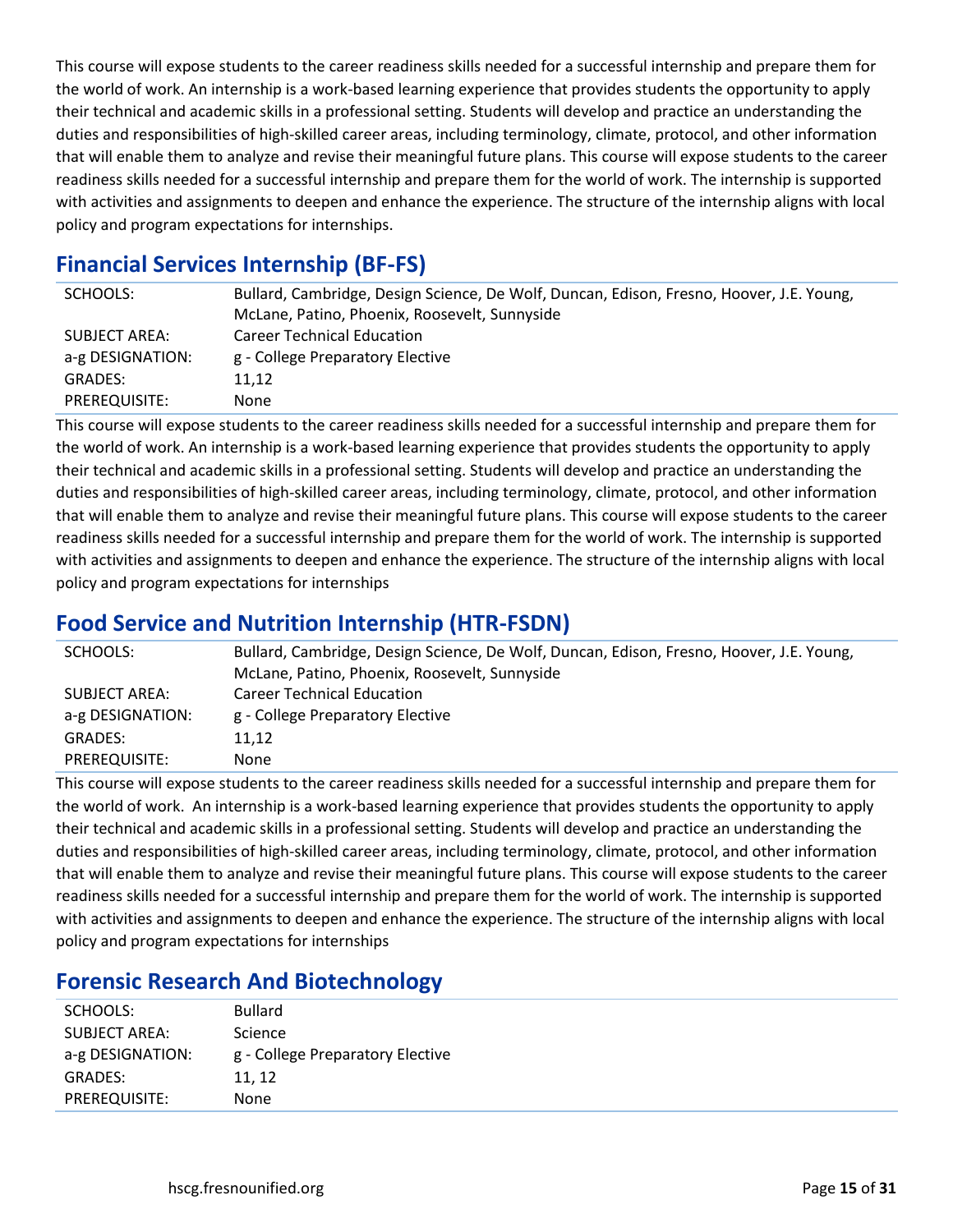Students use hands-on investigative science techniques to solve intriguing problems involving the law. Scientific evidence, DNA, fingerprinting, physical evidence, crime scene reconstruction, and biotechnology are used to create a picture of what happened in the past. Recommended prerequisites: "C" or better in Biology, Algebra I and English.

## **Forensics I-IV**

| SCHOOLS:             | <b>Bullard, McLane</b>           |
|----------------------|----------------------------------|
| <b>SUBJECT AREA:</b> | <b>Specialty Courses</b>         |
| a-g DESIGNATION:     | g - College Preparatory Elective |
| <b>GRADES:</b>       | 9, 10, 11, 12                    |
| PREREQUISITE:        | None                             |

Forensics is a course in competitive speech which provides the student with the opportunity to manifest oral skills through preparation for, and participation in interscholastic speech. A variety of speech events provide exposure to acting with humorous or dramatic interpretations: research skills with original events and critical analysis with writing in preparation for events. The course also encourages a creative outlet for young writers with a prose/poetry emphasis.

## **General Internship**

| SCHOOLS:         | Bullard, Cambridge, Design Science, De Wolf, Duncan, Edison, Fresno, Hoover, J.E. Young, |
|------------------|------------------------------------------------------------------------------------------|
|                  | McLane, Patino, Phoenix, Roosevelt, Sunnyside                                            |
| SUBJECT AREA:    | <b>Career Technical Education</b>                                                        |
| a-g DESIGNATION: | g - College Preparatory Elective                                                         |
| GRADES:          | 11.12                                                                                    |
| PREREQUISITE:    | None                                                                                     |

An internship is a work-based learning experience that provides students the opportunity to apply their technical and academic skills in a professional setting. Students will develop and practice an understanding the duties and responsibilities of high-skilled career areas, including terminology, climate, protocol, and other information that will enable them to analyze and revise their meaningful future plans. This course will expose students to the career readiness skills needed for a successful internship and prepare them for the world of work. The internship is supported with activities and assignments to deepen and enhance the experience. The structure of the internship aligns with local policy and program expectations for internships.

# **Geometry / Geometry Accelerated**

| SCHOOLS:         | Bullard, Cambridge, De Wolf, Duncan, Design Science, Edison, Fresno, Hoover, J.E. Young, |
|------------------|------------------------------------------------------------------------------------------|
|                  | McLane, Patino, Phoenix, Roosevelt, Sunnyside                                            |
| SUBJECT AREA:    | <b>Mathematics</b>                                                                       |
| a-g DESIGNATION: | c - Mathematics                                                                          |
| GRADES:          | 9, 10, 11, 12                                                                            |
| PREREQUISITE:    | Algebra I                                                                                |

This course is designed to give the students an understanding of the facts about geometrical figures and an appreciation of their presence in nature, architecture, etc. Emphasis is placed on development or reasoning ability, deduction, and proofs. Angles, triangles, areas, volumes, perpendicular lines and planes, parallels, congruency, similarity, construction, loci, arcs, circles, coordinate geometry, and polygons are studied. ---Students in a Geometry Accelerated will explore Geometry in greater depth to include additional Trigonometry standards, with a focus on pre-AP/ pre-IB strategies and in preparation for future advanced coursework.

#### **German I**

| SCHOOLS:             | <b>Bullard</b>                         |
|----------------------|----------------------------------------|
| <b>SUBJECT AREA:</b> | Language Other Than English            |
| a-g DESIGNATION:     | e - Language Other Than English (LOTE) |
| GRADES:              | 9.10                                   |
|                      |                                        |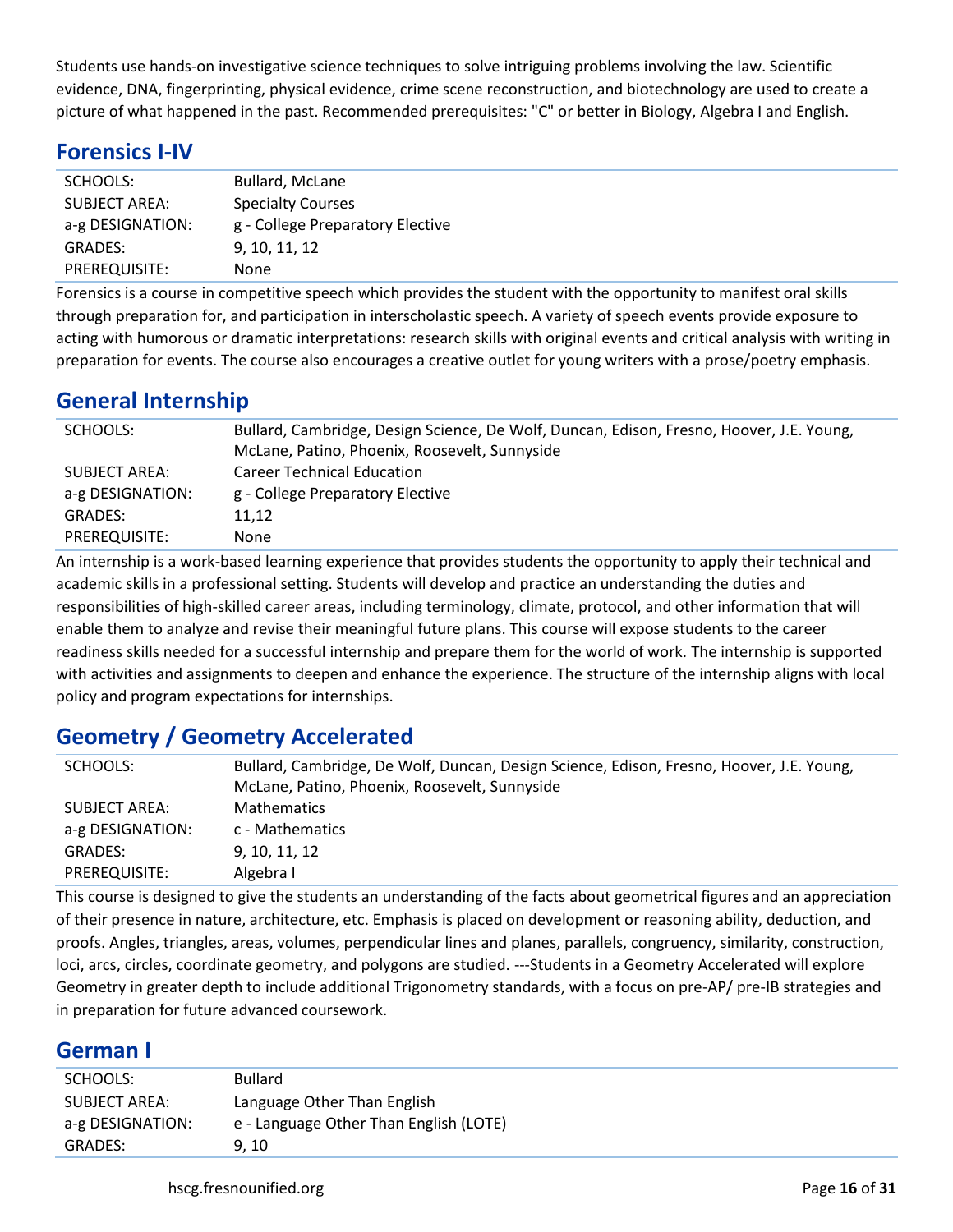|--|--|

The emphasis in this beginning German course is learning to speak the language in practical situations and serves as an introduction to the culture and customs of German-speaking people. Limited reading and writing will be included. Course is conducted in the target language as much as possible.

#### **German II**

| SCHOOLS:             | <b>Bullard</b>                         |
|----------------------|----------------------------------------|
| <b>SUBJECT AREA:</b> | Language Other Than English            |
| a-g DESIGNATION:     | e - Language Other Than English (LOTE) |
| <b>GRADES:</b>       | 10, 11, 12                             |
| PREREQUISITE:        | German I or instructor recommendation  |

This course is a continuation of spoken German and the study of the customs and culture of Germany. Reading and writing as well as online-based activities is included. Course is conducted in the target language.

## **German III**

| SCHOOLS:             | <b>Bullard</b>                         |
|----------------------|----------------------------------------|
| <b>SUBJECT AREA:</b> | Language Other Than English            |
| a-g DESIGNATION:     | e - Language Other Than English (LOTE) |
| <b>GRADES:</b>       | 10, 11, 12                             |
| PREREQUISITE:        | German II or instructor recommendation |

This course is an advanced study of German and German-speaking cultures and incorporates extensive reading and writing. Students who are successful in this course will be encouraged to enroll the following year in Advanced Placement German Language or German IV. Course is conducted in the target language.

## **Health Science Internship (HSMT-PC)**

| SCHOOLS:         | Bullard, Cambridge, Design Science, De Wolf, Duncan, Edison, Fresno, Hoover, J.E. Young, |
|------------------|------------------------------------------------------------------------------------------|
|                  | McLane, Patino, Phoenix, Roosevelt, Sunnyside                                            |
| SUBJECT AREA:    | <b>Career Technical Education</b>                                                        |
| a-g DESIGNATION: | g - College Preparatory Elective                                                         |
| <b>GRADES:</b>   | 11.12                                                                                    |
| PREREQUISITE:    | None                                                                                     |

This course will expose students to the career readiness skills needed for a successful internship and prepare them for the world of work. An internship is a work-based learning experience that provides students the opportunity to apply their technical and academic skills in a professional setting. Students will develop and practice an understanding the duties and responsibilities of high-skilled career areas, including terminology, climate, protocol, and other information that will enable them to analyze and revise their meaningful future plans. This course will expose students to the career readiness skills needed for a successful internship and prepare them for the world of work. The internship is supported with activities and assignments to deepen and enhance the experience. The structure of the internship aligns with local policy and program expectations for internships.

## **Heavy Trucks and Auto Service Internship (T-SDSR)**

| Bullard, Cambridge, Design Science, De Wolf, Duncan, Edison, Fresno, Hoover, J.E. Young, |
|------------------------------------------------------------------------------------------|
| McLane, Patino, Phoenix, Roosevelt, Sunnyside                                            |
| <b>Career Technical Education</b>                                                        |
| g - College Preparatory Elective                                                         |
| 11.12                                                                                    |
| None                                                                                     |
|                                                                                          |

An internship is a work-based learning experience that provides students the opportunity to apply their technical and academic skills in a professional setting. Students will develop and practice an understanding the duties and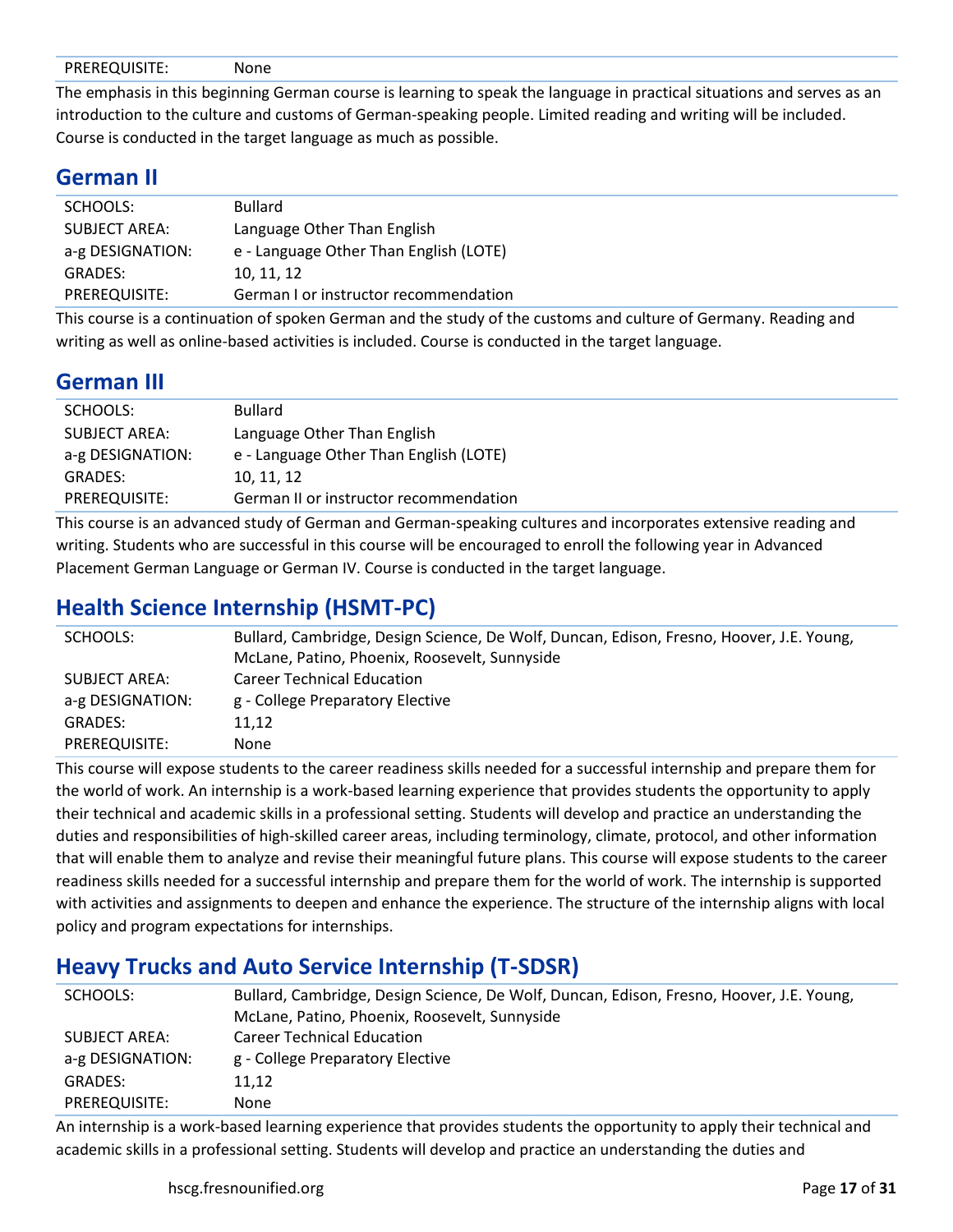responsibilities of high-skilled career areas, including terminology, climate, protocol, and other information that will enable them to analyze and revise their meaningful future plans. This course will expose students to the career readiness skills needed for a successful internship and prepare them for the world of work. The internship is supported with activities and assignments to deepen and enhance the experience. The structure of the internship aligns with local policy and program expectations for internships.

## **Hmong For Heritage Speakers I**

| SCHOOLS:             | Bullard, Duncan, Edison, Fresno, Hoover, McLane, Roosevelt, Sunnyside |
|----------------------|-----------------------------------------------------------------------|
| <b>SUBJECT AREA:</b> | Language Other Than English                                           |
| a-g DESIGNATION:     | e - Language Other Than English (LOTE)                                |
| GRADES:              | 9, 10, 11, 12                                                         |
| PREREQUISITE:        | None                                                                  |
|                      |                                                                       |

This course can accommodate students from a wide range of backgrounds, from those who are only culturally familiar with the Hmong language and traditions (i.e. are not able to speak fluently, and/or read or write at a very basic level) to those who are more proficient and/or fully literate in Hmong. The course focuses on the development of communicative competence in reading, writing, speaking, and listening by building on prior knowledge of the heritage speaker to emphasize the relationship between language and culture. Students will deepen their understanding of how the history of the Hmong people has shaped variations in dialect, tradition, and custom. Additionally, this course will serve as support to improve students' English language skills by building upon the linguistic resources and/or home language proficiency of Hmong students.

## **Hmong For Heritage Speakers II**

| SCHOOLS:         | Bullard, Duncan, Edison, Fresno, Hoover, McLane, Roosevelt, Sunnyside |
|------------------|-----------------------------------------------------------------------|
| SUBJECT AREA:    | Language Other Than English                                           |
| a-g DESIGNATION: | e - Language Other Than English (LOTE)                                |
| GRADES:          | 10, 11, 12                                                            |
| PREREQUISITE:    | Hmong for Heritage Speaker I or instructor recommendation             |

This the course will extend the learning from Hmong Heritage I with continued focus on the relationship between language and culture. Course goals include the improvement of oral language skills, as well as advancement in reading comprehension and writing ability.

## **Hmong For Heritage Speakers III**

| SCHOOLS:         | Bullard, Cambridge, Design Science, De Wolf, Duncan, Edison, Fresno, Hoover, J.E. Young, |
|------------------|------------------------------------------------------------------------------------------|
|                  | McLane, Patino, Phoenix, Roosevelt, Sunnyside                                            |
| SUBJECT AREA:    | Language Other Than English                                                              |
| a-g DESIGNATION: | e - Language Other Than English (LOTE)                                                   |
| <b>GRADES:</b>   | 10, 11, 12                                                                               |
| PREREQUISITE:    | Hmong Heritage II                                                                        |
|                  |                                                                                          |

Hmong Heritage Speakers III is a continuation of Hmong Heritage Speakers II. This course will focus on using language and literacy skills through critical reading, writing, speaking, listening, & thinking to engage students in a study of social justice topics, Youth-led Participatory Action Research, and project-based/service learning. Topics of study relating to historical and contemporary Hmong history, culture, and social justice issues will be co-created by both students and teachers throughout the school year. Students will engage in whole-class, small-group, and personalized learning activities designed to continue building Hmong language and literacy skills; to deepend their understanding of Hmong history, culture, and contemporary issues in connection to other cultures in the larger community; and to analyze and respond to literary and informational texts. The course aims to help students develop important 21st Century learning skills, such as collaboration, communication, creativity, and critical thinking that are needed for academic success along with personal and community transformation.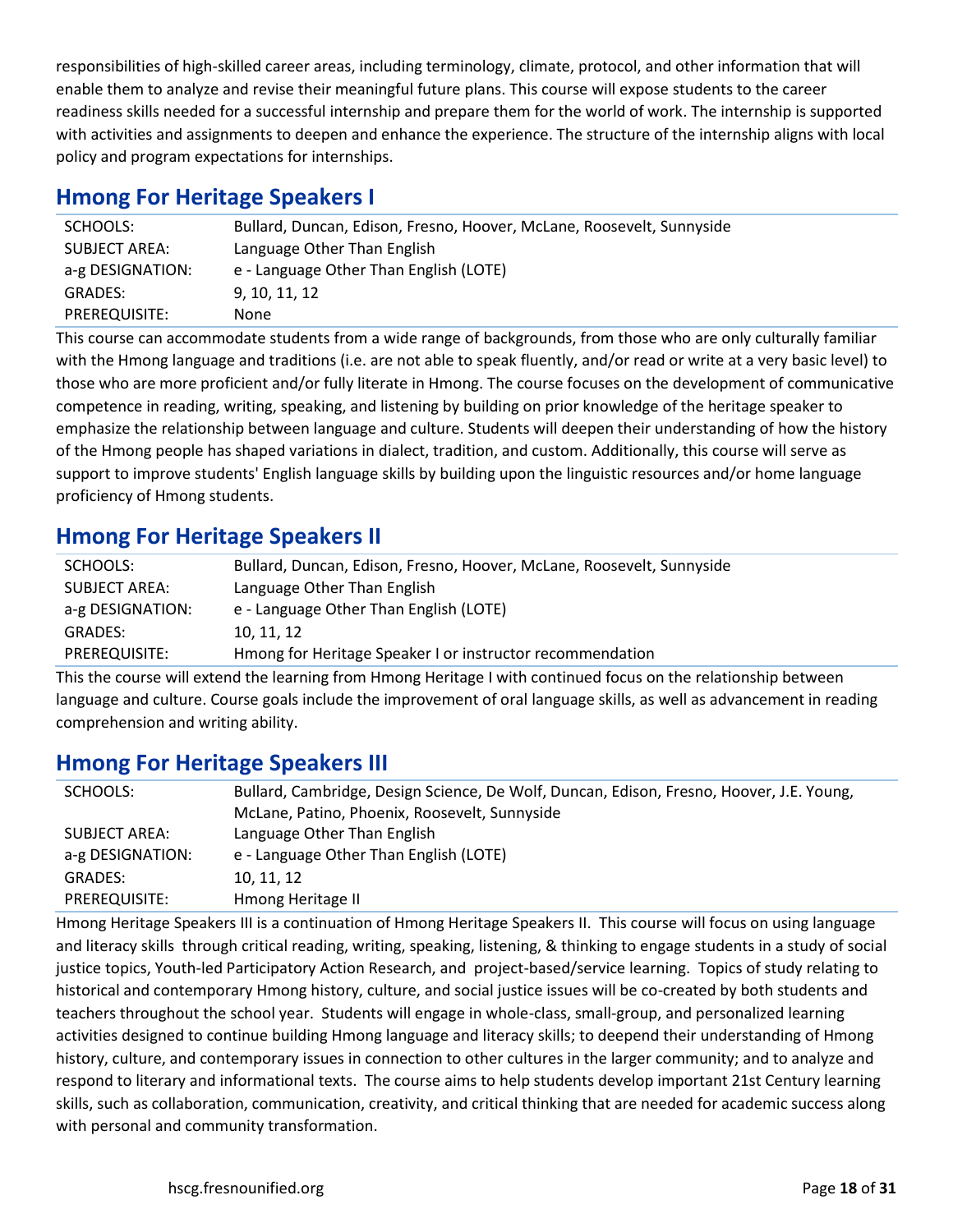# **Human Body Systems (PLTW)**

| SCHOOLS:             | Bullard, Edison                         |
|----------------------|-----------------------------------------|
| <b>SUBJECT AREA:</b> | <b>Career Technical Education</b>       |
| a-g DESIGNATION:     | d - Laboratory Science                  |
| <b>GRADES:</b>       | 10                                      |
| PREREQUISITE:        | <b>Principles of Biomedical Science</b> |

Designed for students in the 2nd year of the Biomedical Pathway, students in this course will examine the interactions of human body systems as they explore identity, power, movement, protection, and homeostasis. Students design experiments, investigate the structures and functions of the human body, and use software to monitor body functions. Exploring science in action, students build organs and tissues on a skeletal manikin, work through interesting real world cases and often play the roles of biomedical professionals to solve medical mysteries.

# **Information Support Services Internship (ICT-ISS)**

| SCHOOLS:         | Bullard, Cambridge, Design Science, De Wolf, Duncan, Edison, Fresno, Hoover, J.E. Young, |
|------------------|------------------------------------------------------------------------------------------|
|                  | McLane, Patino, Phoenix, Roosevelt, Sunnyside                                            |
| SUBJECT AREA:    | <b>Career Technical Education</b>                                                        |
| a-g DESIGNATION: | g - College Preparatory Elective                                                         |
| <b>GRADES:</b>   | 11,12                                                                                    |
| PREREQUISITE:    | None                                                                                     |

This course will expose students to the career readiness skills needed for a successful internship and prepare them for the world of work. An internship is a work-based learning experience that provides students the opportunity to apply their technical and academic skills in a professional setting. Students will develop and practice an understanding the duties and responsibilities of high-skilled career areas, including terminology, climate, protocol, and other information that will enable them to analyze and revise their meaningful future plans. This course will expose students to the career readiness skills needed for a successful internship and prepare them for the world of work. The internship is supported with activities and assignments to deepen and enhance the experience. The structure of the internship aligns with local policy and program expectations for internships

## **Jazz Band Advanced**

| SCHOOLS:             | Bullard, Edison, Fresno, Hoover                                  |
|----------------------|------------------------------------------------------------------|
| <b>SUBJECT AREA:</b> | Visual and Performing Arts                                       |
| a-g DESIGNATION:     | f - Visual and Performing Arts (VAPA)                            |
| <b>GRADES:</b>       | 9. 10. 11. 12                                                    |
| PREREQUISITE:        | Level III proficiency, audition, and/or permission of instructor |

This course is a study of literature, rehearsal, and performance techniques of past and current popular-jazz music (fusion, funk, and Latin) with emphasis on techniques of improvisation and styles. It is open to students of advanced proficiency. Public performances are scheduled according to the progress and abilities of the group as determined by the instructor.

# **Jazz Band Beginning**

| SCHOOLS:             | Bullard, Fresno, Hoover, Sunnyside       |
|----------------------|------------------------------------------|
| <b>SUBJECT AREA:</b> | Visual and Performing Arts               |
| a-g DESIGNATION:     | f - Visual and Performing Arts (VAPA)    |
| <b>GRADES:</b>       | 9, 10, 11, 12                            |
| PREREQUISITE:        | Audition and/or permission of instructor |

This course is a study of the literature and performance techniques or past and present pop/jazz music with emphasis on correct style and feel. Improvisation will be introduced at this level. The course is recommended for instrumentalists with little or no jazz experience.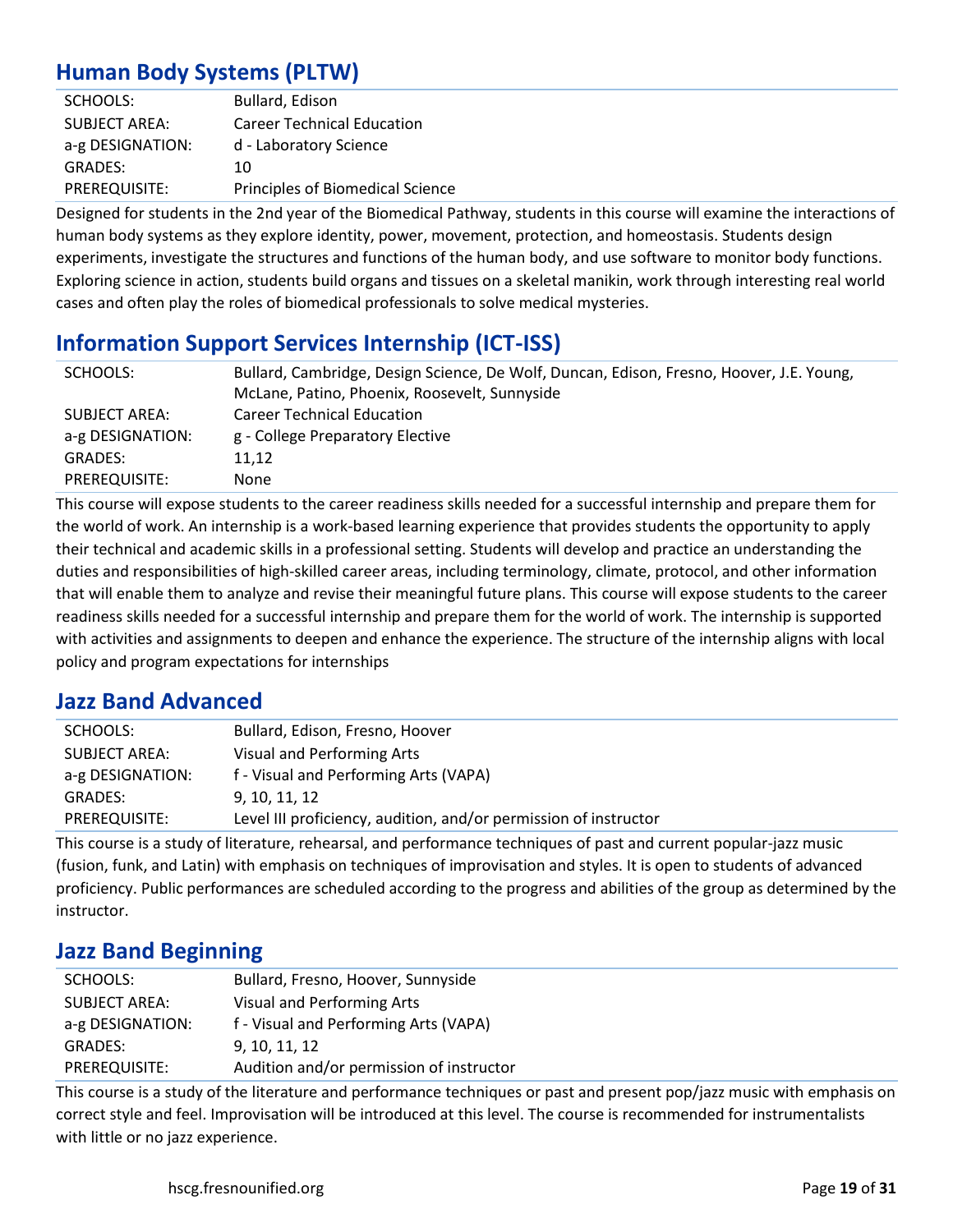# **Journalism I-IV**

| SCHOOLS:             | Bullard, Edison, Fresno, McLane  |
|----------------------|----------------------------------|
| <b>SUBJECT AREA:</b> | English                          |
| a-g DESIGNATION:     | g - College Preparatory Elective |
| <b>GRADES:</b>       | 9, 10, 11, 12                    |
| PREREQUISITE:        | None                             |

This course teaches students how to write for and read newspapers; it is a required course for those desiring to work for the school newspaper. Also included in the course are some specialized mass media writing techniques such as magazine, radio, television, and advertising. Advanced courses allow students to take part in the actual production and publication of the school newspaper. Each course includes advanced work in copy and proofreading, advertising techniques and business managing, make-up, all types of advanced newspaper writing, basic newspaper publishing techniques, specialized typesetting, press work and photography. Students enrolling in the course should be willing to spend extra time outside of class in completing the various aspects of publishing the newspaper.

#### **Leadership in Law & Social Justice**

| SCHOOLS:             | <b>Bullard</b>                    |
|----------------------|-----------------------------------|
| <b>SUBJECT AREA:</b> | <b>Career Technical Education</b> |
| a-g DESIGNATION:     | g - College Preparatory Elective  |
| <b>GRADES:</b>       | 12                                |
| PREREQUISITE:        | None                              |
|                      |                                   |

Leadership in Law & Social Justice is the senior level capstone for our Law & Social Justice Linked Learning pathway. This course will focus on the development of skills and competencies that will allow them to maximize their options toward pursuing a career in legal services - whether that route is direct employment or post- secondary education/ training.

#### **Legal Practices Internship (PS-LP)**

| SCHOOLS:         | Bullard, Cambridge, Design Science, De Wolf, Duncan, Edison, Fresno, Hoover, J.E. Young, |
|------------------|------------------------------------------------------------------------------------------|
|                  | McLane, Patino, Phoenix, Roosevelt, Sunnyside                                            |
| SUBJECT AREA:    | <b>Career Technical Education</b>                                                        |
| a-g DESIGNATION: | g - College Preparatory Elective                                                         |
| GRADES:          | 11.12                                                                                    |
| PREREQUISITE:    | None                                                                                     |

This course will expose students to the career readiness skills needed for a successful internship and prepare them for the world of work. An internship is a work-based learning This course will expose students to the career readiness skills needed for a successful internship and prepare them for the world of work experience that provides students the opportunity to apply their technical and academic skills in a professional setting. Students will develop and practice an understanding the duties and responsibilities of high-skilled career areas, including terminology, climate, protocol, and other information that will enable them to analyze and revise their meaningful future plans. This course will expose students to the career readiness skills needed for a successful internship and prepare them for the world of work. The internship is supported with activities and assignments to deepen and enhance the experience. The structure of the internship aligns with local policy and program expectations for internships

## **Manufacturing and Product Development Internship (MPD-PID)**

| SCHOOLS:         | Bullard, Cambridge, Design Science, De Wolf, Duncan, Edison, Fresno, Hoover, J.E. Young, |
|------------------|------------------------------------------------------------------------------------------|
|                  | McLane, Patino, Phoenix, Roosevelt, Sunnyside                                            |
| SUBJECT AREA:    | <b>Career Technical Education</b>                                                        |
| a-g DESIGNATION: | g - College Preparatory Elective                                                         |
| <b>GRADES:</b>   | 11.12                                                                                    |
| PREREQUISITE:    | None                                                                                     |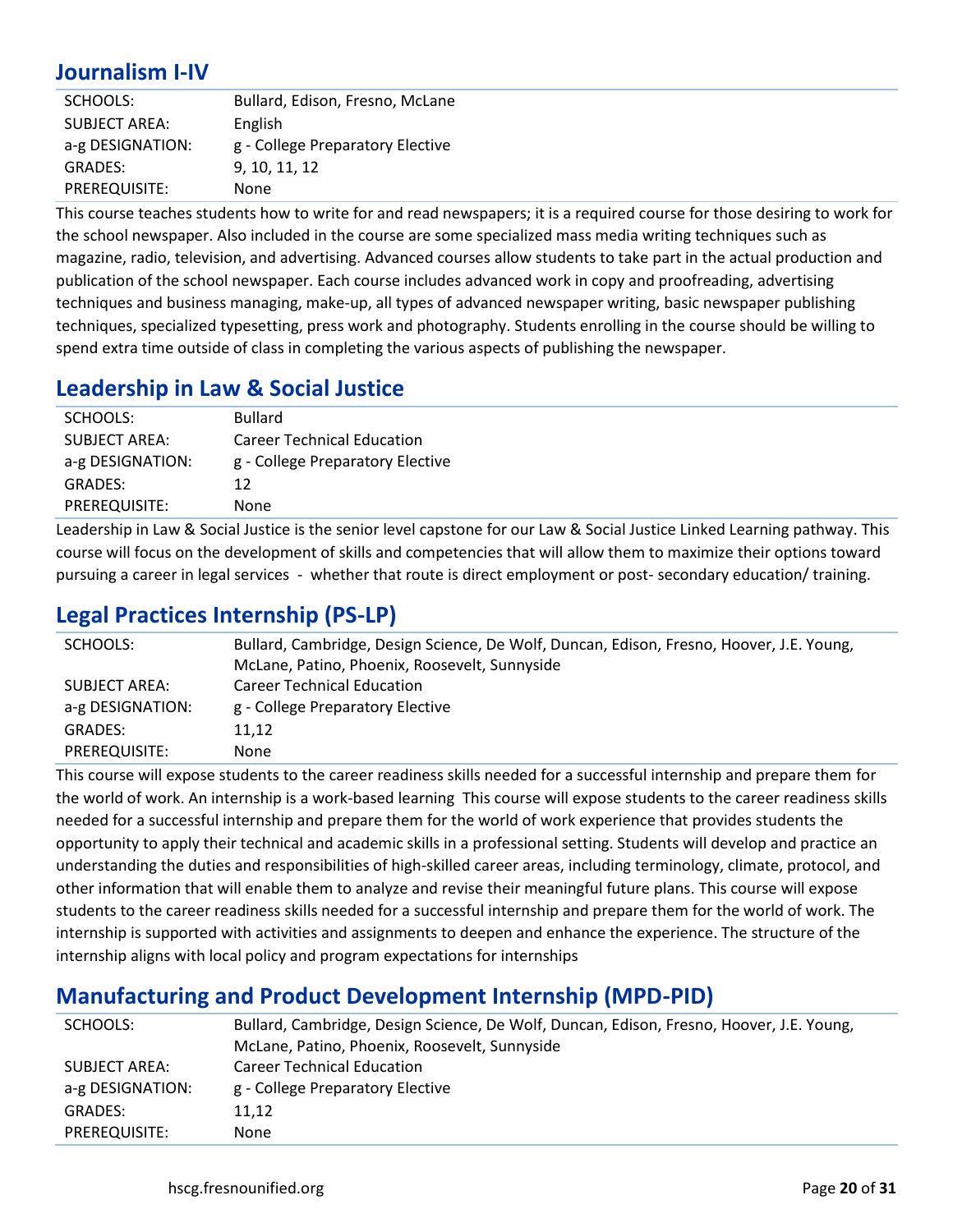This course will expose students to the career readiness skills needed for a successful internship and prepare them for the world of work. An internship is a work-based learning experience that provides students the opportunity to apply their technical and academic skills in a professional setting. Students will develop and practice an understanding the duties and responsibilities of high-skilled career areas, including terminology, climate, protocol, and other information that will enable them to analyze and revise their meaningful future plans. This course will expose students to the career readiness skills needed for a successful internship and prepare them for the world of work. The internship is supported with activities and assignments to deepen and enhance the experience. The structure of the internship aligns with local policy and program expectations for internships

## **Mariachi Band**

| SCHOOLS:             | <b>Bullard</b>                        |
|----------------------|---------------------------------------|
| <b>SUBJECT AREA:</b> | Visual and Performing Arts            |
| a-g DESIGNATION:     | f - Visual and Performing Arts (VAPA) |
| <b>GRADES:</b>       | 9,10,11,12                            |
| PREREQUISITE:        | None                                  |

This is an introductory course designed to assist students with developing and enhancing professional musicianship skills through the study of music composed expressly for Mariachi Ensembles. In this setting, the ability to learn an instrument with basic technical proficiency and aesthetic sensitivity will be emphasized in preparation for a career in mariachi in real world settings. Students will encounter a wide range of Mexico's traditional music that will include Bolero, Ranchera, and Son.

# **Marketing Internship (MSS-M)**

| SCHOOLS:         | Bullard, Cambridge, Design Science, De Wolf, Duncan, Edison, Fresno, Hoover, J.E. Young, |
|------------------|------------------------------------------------------------------------------------------|
|                  | McLane, Patino, Phoenix, Roosevelt, Sunnyside                                            |
| SUBJECT AREA:    | <b>Career Technical Education</b>                                                        |
| a-g DESIGNATION: | g - College Preparatory Elective                                                         |
| <b>GRADES:</b>   | 11.12                                                                                    |
| PREREQUISITE:    | None                                                                                     |

This course will expose students to the career readiness skills needed for a successful internship and prepare them for the world of work. An internship is a work-based learning experience that provides students the opportunity to apply their technical and academic skills in a professional setting. Students will develop and practice an understanding the duties and responsibilities of high-skilled career areas, including terminology, climate, protocol, and other information that will enable them to analyze and revise their meaningful future plans. This course will expose students to the career readiness skills needed for a successful internship and prepare them for the world of work. The internship is supported with activities and assignments to deepen and enhance the experience. The structure of the internship aligns with local policy and program expectations for internships.

## **Marketing, Sales And Service**

| SCHOOLS:             | <b>Bullard</b>                    |
|----------------------|-----------------------------------|
| <b>SUBJECT AREA:</b> | <b>Career Technical Education</b> |
| a-g DESIGNATION:     | g - College Preparatory Elective  |
| <b>GRADES:</b>       | 11, 12                            |
| PREREQUISITE:        | None                              |

This course is intended as a junior or senior capstone elective for students in Linked Learning Pathways. Combined with a one-hour lab, which is a functioning student store, students experience hands-on practice. The course integrates the communication and media demands of marketing careers with the communications skills expectations for postsecondary study in marketing or business. Students learn current theories and concepts in effectively marketing goods and services to identified target customers from a domestic and global perspective. Topics include market research,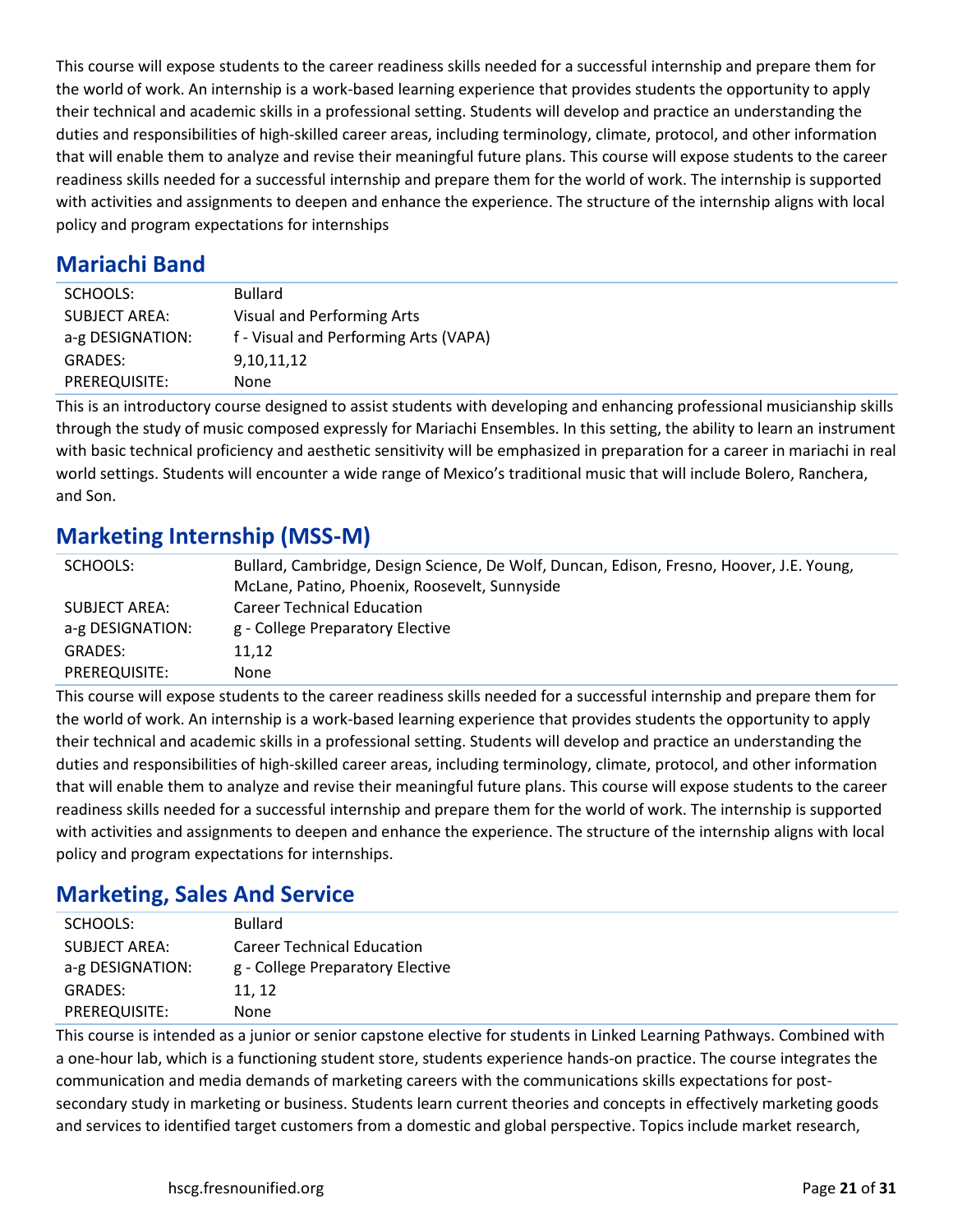identifying target customers, advertising, promotion, public relations, branding, pricing, marketing communications, selling and distribution channels.

# **Media Artist Internship (AME-DVMA)**

| SCHOOLS:         | Bullard, Cambridge, Design Science, De Wolf, Duncan, Edison, Fresno, Hoover, J.E. Young, |
|------------------|------------------------------------------------------------------------------------------|
|                  | McLane, Patino, Phoenix, Roosevelt, Sunnyside                                            |
| SUBJECT AREA:    | <b>Career Technical Education</b>                                                        |
| a-g DESIGNATION: | g - College Preparatory Elective                                                         |
| GRADES:          | 11.12                                                                                    |
| PREREQUISITE:    | None                                                                                     |

This course will expose students to the career readiness skills needed for a successful internship and prepare them for the world of work. An internship is a work-based learning experience that provides students the opportunity to apply their technical and academic skills in a professional setting. Students will develop and practice an understanding the duties and responsibilities of high-skilled career areas, including terminology, climate, protocol, and other information that will enable them to analyze and revise their meaningful future plans. This course will expose students to the career readiness skills needed for a successful internship and prepare them for the world of work. The internship is supported with activities and assignments to deepen and enhance the experience. The structure of the internship aligns with local policy and program expectations for internships

# **Medical Interventions (PLTW)**

| SCHOOLS:             | Bullard, Edison                   |
|----------------------|-----------------------------------|
| <b>SUBJECT AREA:</b> | <b>Career Technical Education</b> |
| a-g DESIGNATION:     | d - Laboratory Science            |
| <b>GRADES:</b>       | 11                                |
| PREREQUISITE:        | None                              |

Students follow the life of a fictitious family as they investigate how to prevent, diagnose, and treat disease. Students explore how to detect and fight infection; screen and evaluate the code in human DNA; evaluate cancer treatment options; and prevail when the organs of the body begin to fail. Through real-world cases, students are exposed to a range of interventions related to immunology, surgery, genetics, pharmacology, medical devices, and diagnostics.

# **Modern World History / Modern World History GATE**

| SCHOOLS:         | Bullard, Cambridge, De Wolf, Duncan, Design Science, Edison, Fresno, Hoover, J.E. Young, |
|------------------|------------------------------------------------------------------------------------------|
|                  | McLane, Patino, Phoenix, Sunnyside                                                       |
| SUBJECT AREA:    | History/Social Science                                                                   |
| a-g DESIGNATION: | a - History/Social Science                                                               |
| GRADES:          | 10                                                                                       |
| PREREQUISITE:    | None                                                                                     |

Students study major turning points that shaped the modern world, from the late eighteenth century to the present. Connections to the past are viewed through the rise of democratic ideas from ancient Greece to the influence of the enlightened thinkers on democratic revolutions. In addition, these significant historical events will be examined as they developed from political, economic, social, cultural and geographic factors. In all of this, emphasis will be placed on helping students understand the historical roots of current world issues. ---Students in a Modern World History GATE section will study the standards in greater depth, with a focus on pre-AP/ pre-IB strategies and in preparation for future advanced coursework.

## **Multimedia**

| SCHOOLS:         | Bullard, Fresno, Hoover, McLane, Roosevelt, Phoenix, Sunnyside |
|------------------|----------------------------------------------------------------|
| SUBJECT AREA:    | <b>Career Technical Education</b>                              |
| a-g DESIGNATION: | f - Visual and Performing Arts (VAPA)                          |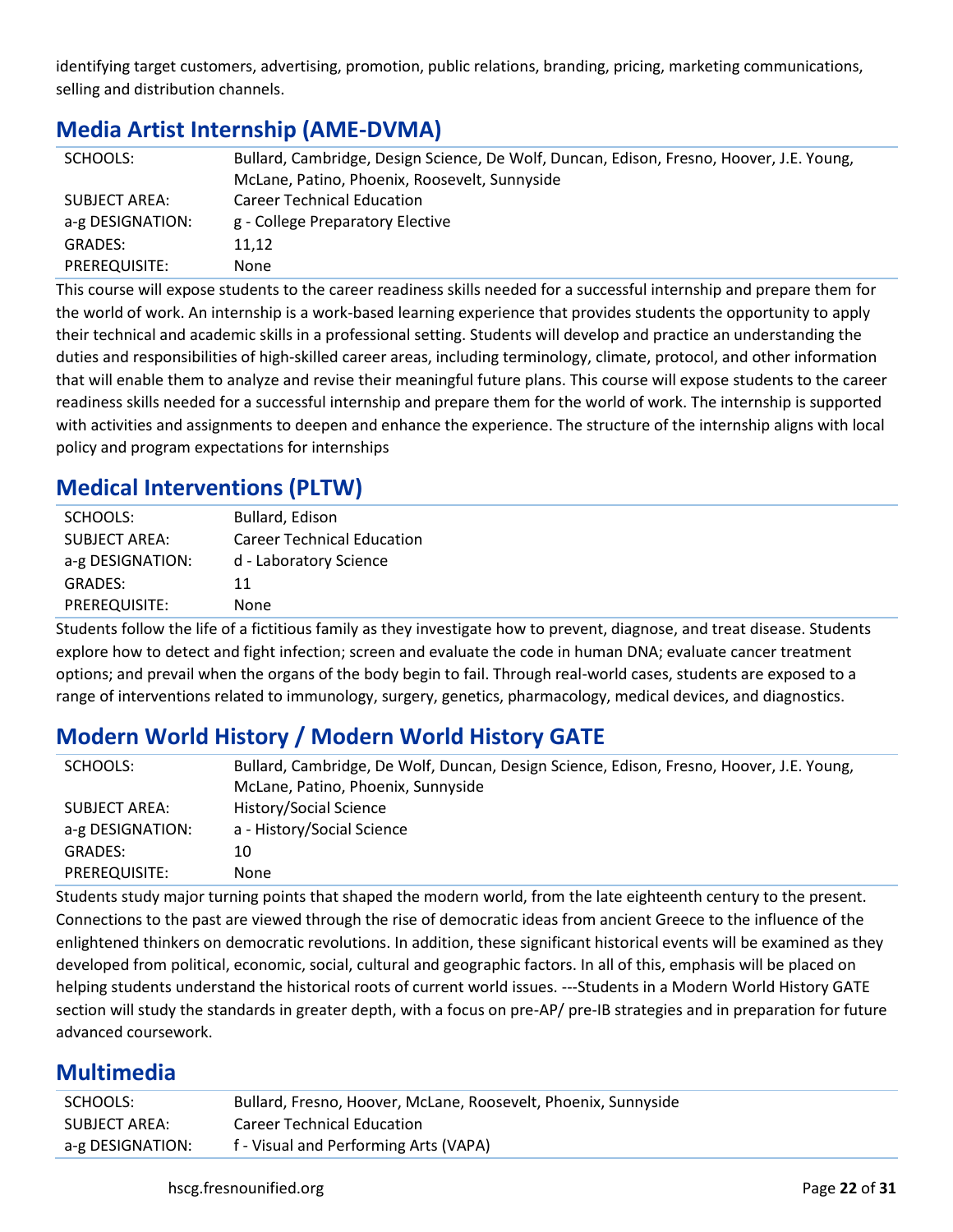| <b>GRADES:</b> | 10 L<br>. .<br>.<br>- -<br>. |
|----------------|------------------------------|
| PREREQUISITE:  | None                         |

Multimedia is an applied academic and theoretical base for graphic art design and multimedia creation. Students develop an understanding of design elements and principles, career possibilities, art history, 21st century artistic styles, and product graphic design. Students demonstrate their newly acquired understanding through research, written essays, written critiques, and the planning and creating of their own original computer graphics and multimedia works. Students then generate an original multimedia portfolio as their final project.

#### **Music Production**

| SCHOOLS:             | Bullard, Duncan                       |
|----------------------|---------------------------------------|
| <b>SUBJECT AREA:</b> | Visual and Performing Arts            |
| a-g DESIGNATION:     | f - Visual and Performing Arts (VAPA) |
| <b>GRADES:</b>       | 9, 10, 11, 12                         |
| PREREQUISITE:        | None                                  |
| $-1$ .<br>$\cdots$   | $\cdots$<br>.<br>$-1$                 |

This course will provide students with a concise overview of the elements of music technology. This course will focus on Sound, Audio, MIDI, Synthesis and Sampling, and Computer Notation and Computer-Assisted Instruction.

#### **Percussion Ensemble**

| SCHOOLS:             | Bullard, Fresno, Hoover, McLane, Roosevelt, Sunnyside |
|----------------------|-------------------------------------------------------|
| <b>SUBJECT AREA:</b> | Visual and Performing Arts                            |
| a-g DESIGNATION:     | f - Visual and Performing Arts (VAPA)                 |
| <b>GRADES:</b>       | 9, 10, 11, 12                                         |
| PREREQUISITE:        | Audition and concurrent enrollment in Marching Band   |

The Percussion Ensemble class is where percussionists from all performing groups (i.e., Latin Jazz Ensemble, Jazz Band, Steel Drum Band, Concert Band and Marching Band) develop their skills. Basic through advanced techniques of performing on various percussion instruments will be taught along with reading music, ear training, and rhythmic dictation. Other skills that will be emphasized include teamwork, setting up efficiently, and composing short rhythmic phrases.

#### **Performing Arts Singers**

| SCHOOLS:         | Bullard, Roosevelt                                                    |
|------------------|-----------------------------------------------------------------------|
| SUBJECT AREA:    | Visual and Performing Arts                                            |
| a-g DESIGNATION: | f - Visual and Performing Arts (VAPA)                                 |
| GRADES:          | 9, 10, 11, 12                                                         |
| PREREQUISITE:    | Beginning High School Choral Ensemble and/or permission of instructor |
|                  |                                                                       |

The Advanced High School Choral Ensembles are for the highly motivated and musically talented students. These ensembles are capable of performing at the highest level of proficiency. Students show continuous evidence of ability to utilize independent vocal study and practice. Students will meet Level IV expectations, moving to Level V of the Fresno Unified Course of Study and appropriate California Music Standards by the end of the school year. Public performances are scheduled according to the progress and abilities of the group as determined by the instructor.

## **Physics / Physics Honors**

| SCHOOLS:         | Bullard, Duncan, Design Science, DeWolf, Edison, Fresno, Hoover, McLane, Patino, Roosevelt, |
|------------------|---------------------------------------------------------------------------------------------|
|                  | Sunnyside                                                                                   |
| SUBJECT AREA:    | <b>Science</b>                                                                              |
| a-g DESIGNATION: | d - Laboratory Science                                                                      |
| <b>GRADES:</b>   | 10, 11, 12                                                                                  |
| PREREQUISITE:    | Completion or concurrent enrollment in Algebra I                                            |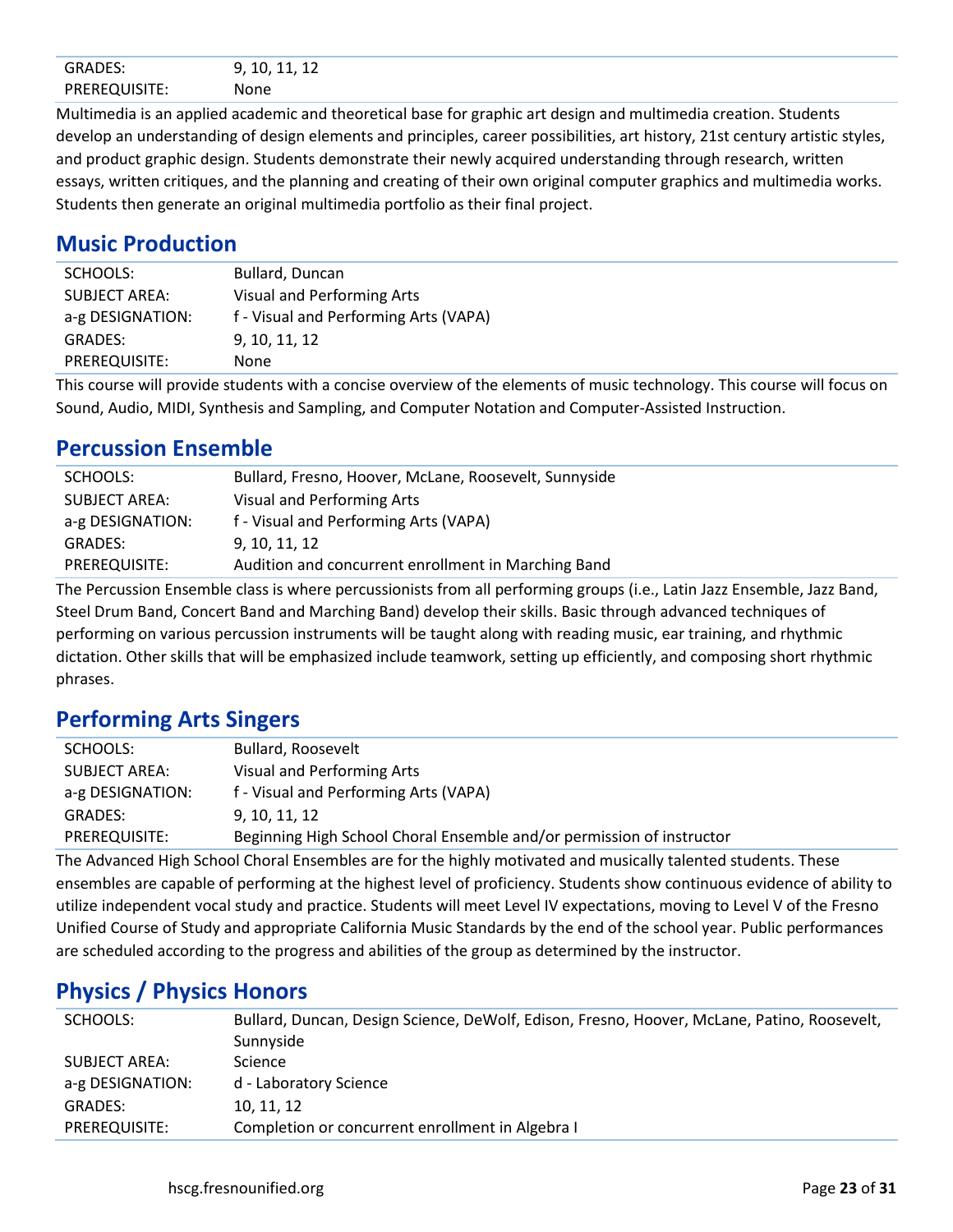Physics provides instruction in: the motion and forces, conservation of energy and momentum, heat and thermodynamics, waves, and electric and magnetic phenomena. Students will also learn science laboratory safety, use the scientific method, participate in investigations and experiments, and use various tools and instrumentation. --- Honors-level courses must have a comprehensive final examination or a substantive, culminating project. The purpose of the final exam/project is for students to exhibit depth of knowledge and sustained mastery of subject material.

#### **Physiology**

| SCHOOLS:             | Bullard, Edison, Duncan, Fresno, McLane, Sunnyside |
|----------------------|----------------------------------------------------|
| <b>SUBJECT AREA:</b> | Science                                            |
| a-g DESIGNATION:     | d - Laboratory Science                             |
| <b>GRADES:</b>       | 10, 11                                             |
| PREREQUISITE:        | <b>Biology</b>                                     |
|                      |                                                    |

Human Physiology is a one-year laboratory-oriented course designed to develop an understanding of how the human organism is put together and how it functions. Physiology is a very valuable course for students planning careers in medicine, dentistry, pharmacy, physical therapy, nursing, and other health-related fields. The class is also important for students interested in science, technology, liberal arts, and physical education.

# **Principles Of Biomedical Science (PLTW)**

| SCHOOLS:             | Bullard, Edison                   |
|----------------------|-----------------------------------|
| <b>SUBJECT AREA:</b> | <b>Career Technical Education</b> |
| a-g DESIGNATION:     | d - Laboratory Science            |
| <b>GRADES:</b>       | 9.10                              |
| PREREQUISITE:        | None                              |
|                      |                                   |

Students investigate the human body systems and various health conditions including heart disease, diabetes, sickle-cell disease, hypercholesterolemia, and infectious diseases. They determine the factors that led to the death of a fictional person, and investigate lifestyle choices and medical treatments that might have prolonged the person's life. The activities and projects introduce students to human physiology, medicine, and research processes. This course is designed to provide an overview of all the courses in the Biomedical Sciences program and lay the scientific foundation for subsequent courses.

#### **Principles Of Leadership**

| SCHOOLS:                          | Bullard, Cambridge, Duncan, Design Science, DeWolf, Edison, Fresno, Hoover, McLane,<br>Roosevelt, Sunnyside |
|-----------------------------------|-------------------------------------------------------------------------------------------------------------|
| SUBJECT AREA:<br>a-g DESIGNATION: | <b>Specialty Courses</b><br>g - College Preparatory Elective                                                |
| GRADES:                           | 9, 10, 11, 12                                                                                               |
| PREREQUISITE:                     | None.                                                                                                       |

Students will be introduced to principles of leadership taught in a collaborative group setting. Students will be engaged in planning school wide engagement activities for the purpose of promoting a positive campus culture and climate. Student will learn about the critical importance of communication, personal and social responsibilities, student government, service learning and business aspects of student body organizations.

## **Probability & Statistics**

| SCHOOLS:         | Bullard, Duncan, Design Science, DeWolf, Edison, Hoover, McLane, Roosevelt, Sunnyside |
|------------------|---------------------------------------------------------------------------------------|
| SUBJECT AREA:    | <b>Mathematics</b>                                                                    |
| a-g DESIGNATION: | c - Mathematics                                                                       |
| GRADES:          | 12                                                                                    |
| PREREQUISITE:    | Algebra II                                                                            |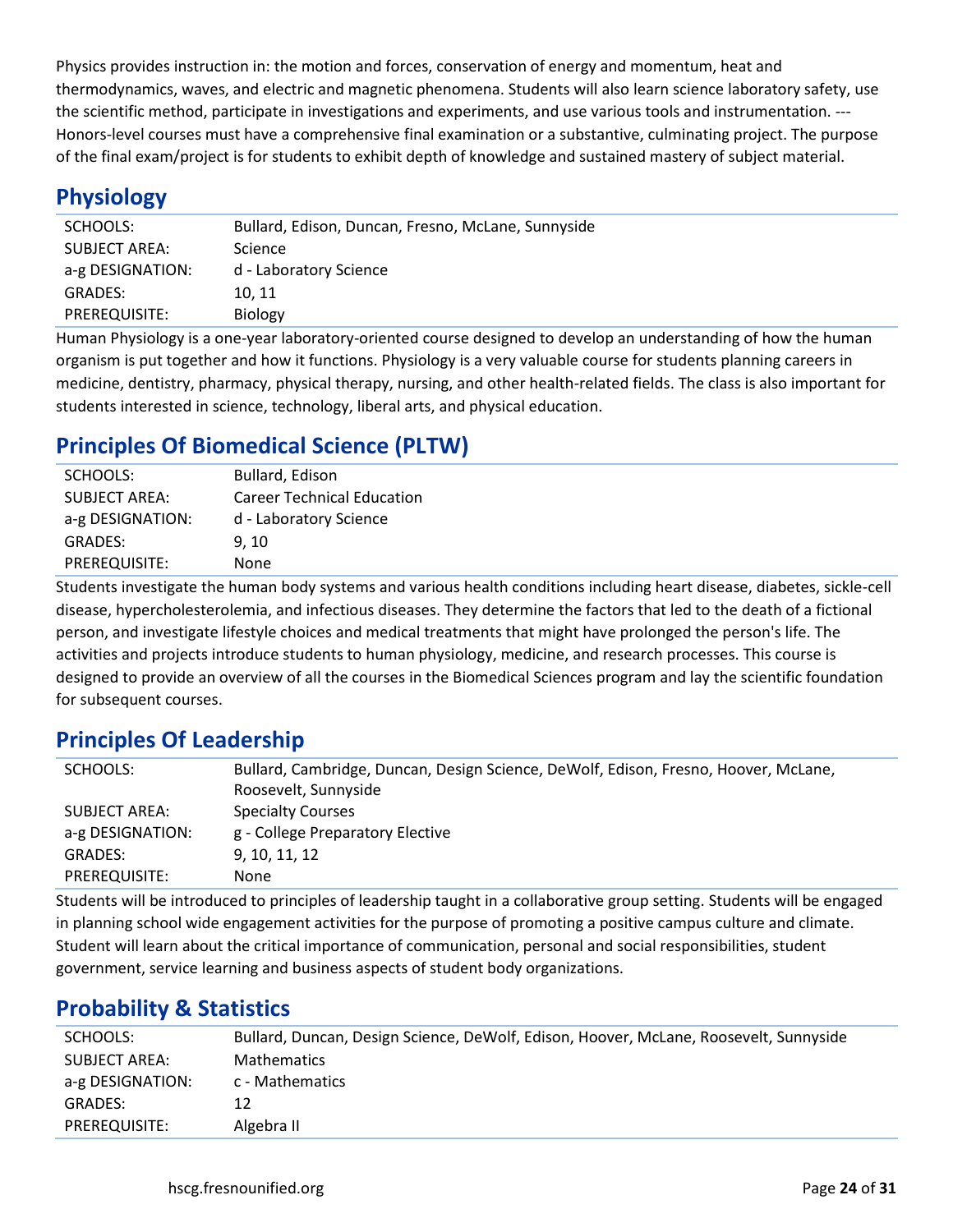The course is designed to address topics in elementary probability, descriptive analysis of single variable data, discrete and continuous probability distributions, sampling techniques, decision making, and bivariate analysis.

# **Psychology**

| SCHOOLS:             | Bullard, Sunnyside               |
|----------------------|----------------------------------|
| <b>SUBJECT AREA:</b> | History/Social Science           |
| a-g DESIGNATION:     | g - College Preparatory Elective |
| <b>GRADES:</b>       | 11, 12                           |
| PREREQUISITE:        | None                             |

Psychology deals with such topics as learning theory, problem solving, individual differences, personality, mental health, growth and development, sensation and perception, personal and social adjustment, measurement, marriage and the family, and parapsychology. Student-centered activities and goals are determined under the direction and supervision of the teacher.

# **Public Safety Internship (PS-PS)**

| SCHOOLS:         | Bullard, Cambridge, Design Science, De Wolf, Duncan, Edison, Fresno, Hoover, J.E. Young, |
|------------------|------------------------------------------------------------------------------------------|
|                  | McLane, Patino, Phoenix, Roosevelt, Sunnyside                                            |
| SUBJECT AREA:    | <b>Career Technical Education</b>                                                        |
| a-g DESIGNATION: | g - College Preparatory Elective                                                         |
| <b>GRADES:</b>   | 11.12                                                                                    |
| PREREQUISITE:    | None                                                                                     |

This course will expose students to the career readiness skills needed for a successful internship and prepare them for the world of work. An internship is a work-based learning experience that provides students the opportunity to apply their technical and academic skills in a professional setting. Students will develop and practice an understanding the duties and responsibilities of high-skilled career areas, including terminology, climate, protocol, and other information that will enable them to analyze and revise their meaningful future plans. This course will expose students to the career readiness skills needed for a successful internship and prepare them for the world of work. The internship is supported with activities and assignments to deepen and enhance the experience. The structure of the internship aligns with local policy and program expectations for internships

## **Race & Social Justice**

| SCHOOLS:             | Bullard, Cambridge, DeWolf, Edison, Fresno, Hoover, McLane, Sunnyside |
|----------------------|-----------------------------------------------------------------------|
| <b>SUBJECT AREA:</b> | History/Social Science                                                |
| a-g DESIGNATION:     | a - History/Social Science                                            |
| GRADES:              | 11.12                                                                 |
| PREREQUISITE:        | None                                                                  |

This course is designed to meet the standards by viewing U.S. History through different perspectives. This course looks at the role different races, minorities, and ethnicities played in history. For example, rather than simply discussing the effect of the Great Depression on Americans in general, we will look at the case of the Scottsboro Boys, and how it related to the social effects and politics of the Great Depression.

## **Social Justice And Advocacy**

| SCHOOLS:             | <b>Bullard</b>                    |
|----------------------|-----------------------------------|
| <b>SUBJECT AREA:</b> | <b>Career Technical Education</b> |
| a-g DESIGNATION:     | g - College Preparatory Elective  |
| <b>GRADES:</b>       | 11, 12                            |
| PREREQUISITE:        | None                              |
|                      |                                   |

This academic elective course is intended to empower students as effective advocates and enhance their understanding of past and present social justice issues in the United States and how best they might advocate for the positive change

hscg.fresnounified.org **Page 25** of **31 Page 25** of **31**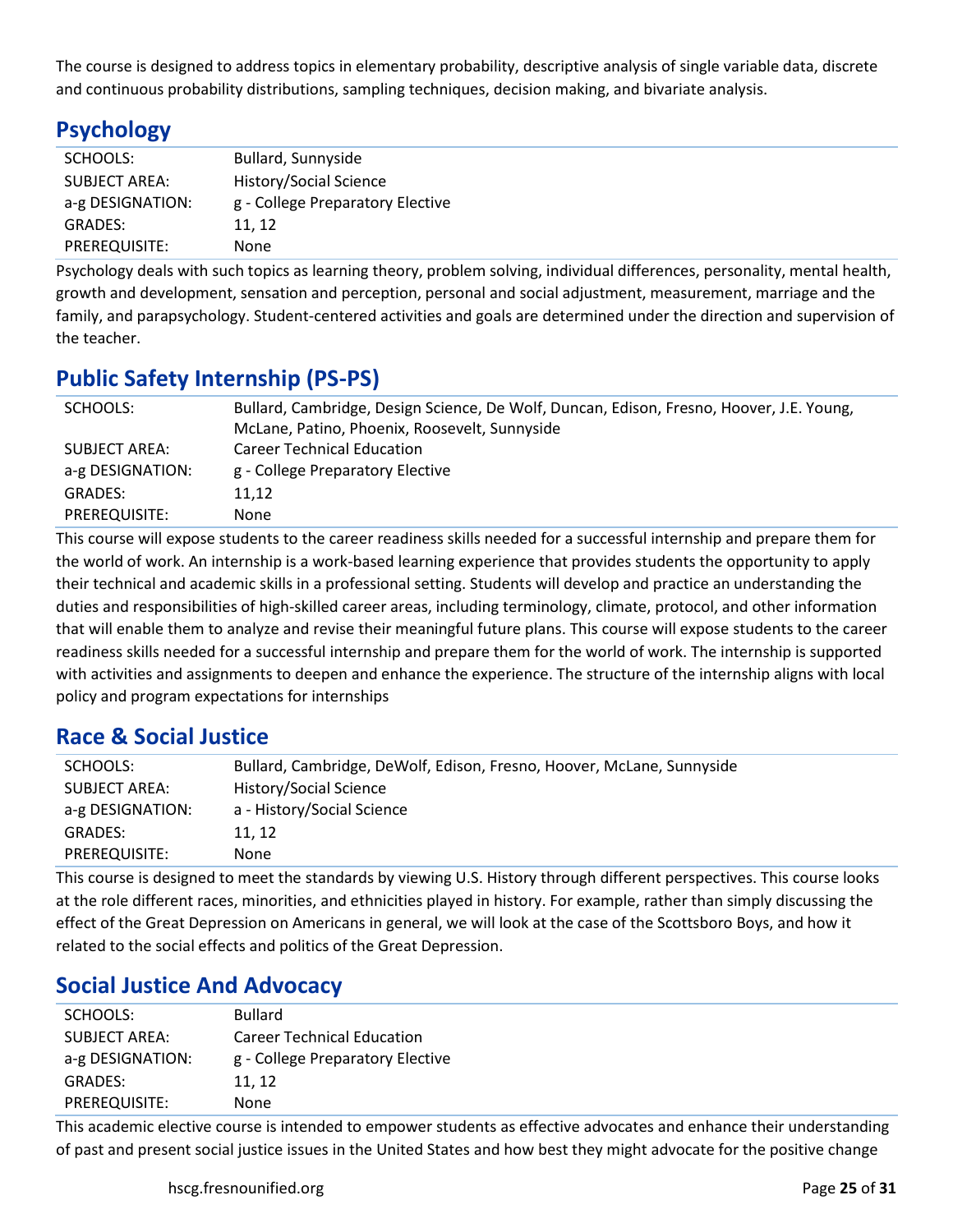they seek. This yearlong course will examine a variety of social justice issues and how advocates have sought to achieve positive social justice outcomes across a variety of fields and through a variety of methods.

# **Software and Systems Development Internship (ICT-SSD)**

| SCHOOLS:         | Bullard, Cambridge, Design Science, De Wolf, Duncan, Edison, Fresno, Hoover, J.E. Young, |
|------------------|------------------------------------------------------------------------------------------|
|                  | McLane, Patino, Phoenix, Roosevelt, Sunnyside                                            |
| SUBJECT AREA:    | <b>Career Technical Education</b>                                                        |
| a-g DESIGNATION: | g - College Preparatory Elective                                                         |
| GRADES:          | 11,12                                                                                    |
| PREREQUISITE:    | <b>None</b>                                                                              |

This course will expose students to the career readiness skills needed for a successful internship and prepare them for the world of work. An internship is a work-based learning experience that provides students the opportunity to apply their technical and academic skills in a professional setting. Students will develop and practice an understanding the duties and responsibilities of high-skilled career areas, including terminology, climate, protocol, and other information that will enable them to analyze and revise their meaningful future plans. This course will expose students to the career readiness skills needed for a successful internship and prepare them for the world of work. The internship is supported with activities and assignments to deepen and enhance the experience. The structure of the internship aligns with local policy and program expectations for internships

## **Spanish For Native Speakers I**

| SCHOOLS:         | Bullard, Duncan, Edison, Fresno, Hoover, McLane, Roosevelt, Sunnyside |
|------------------|-----------------------------------------------------------------------|
| SUBJECT AREA:    | Language Other Than English                                           |
| a-g DESIGNATION: | e - Language Other Than English (LOTE)                                |
| GRADES:          | 9, 10, 11, 12                                                         |
| PREREQUISITE:    | Childhood acquisition of Spanish                                      |

The course is designed for students whose home language is either exclusively Spanish or bilingual Spanish/English. Emphasis is on acquisition of academic Spanish as well as advancement in reading comprehension and writing ability. Other goals include appreciation of Latino history and cultures as well as improved communication between parent and child. Course is conducted in the target language.

# **Spanish For Native Speakers II**

| SCHOOLS:         | Bullard, Duncan, Edison, Fresno, Hoover, McLane, Roosevelt, Sunnyside |
|------------------|-----------------------------------------------------------------------|
| SUBJECT AREA:    | Language Other Than English                                           |
| a-g DESIGNATION: | e - Language Other Than English (LOTE)                                |
| GRADES:          | 9.10.11.12                                                            |
| PREREQUISITE:    | Spanish for Native Speakers I or instructor recommendation            |

This course is a continuation of Native Speakers Level I, with greater emphasis on informational text, literary analysis, and essay writing. Students who are successful in this course will be encouraged to enroll the following year in Advanced Placement Spanish Language. Course is conducted in the target language.

# **Spanish I**

| SCHOOLS:                          | Bullard, DeWolf @ JE Young, Duncan, Edison, Fresno, Hoover, JE Young, McLane, Patino,<br>Roosevelt, Sunnyside |
|-----------------------------------|---------------------------------------------------------------------------------------------------------------|
| SUBJECT AREA:<br>a-g DESIGNATION: | Language Other Than English<br>e - Language Other Than English (LOTE)                                         |
| <b>GRADES:</b>                    | 9, 10, 11, 12                                                                                                 |
| PREREQUISITE:                     | None                                                                                                          |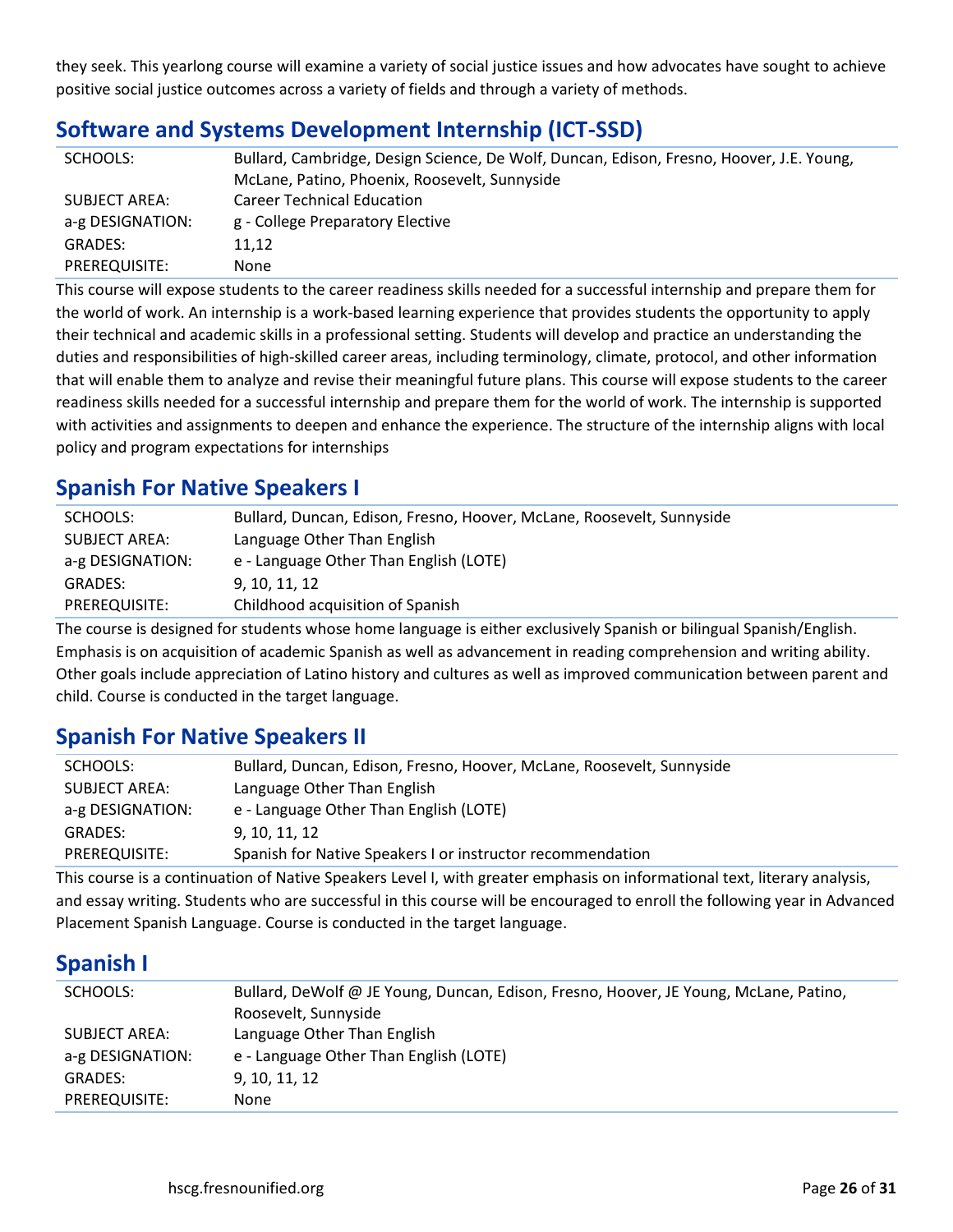Spanish I is an introduction to the language through vocabulary and grammatical structures presented through thematic units with an emphasis on oral, listening, reading and writing expressions. Students will develop an appreciation for the Hispanic culture and its influence throughout the world. Course is conducted in the target language as much as possible.

## **Spanish II**

| SCHOOLS:         | Bullard, DeWolf @ JE Young, Duncan, Edison, Fresno, Hoover, JE Young, McLane, Patino,<br>Roosevelt, Sunnyside |
|------------------|---------------------------------------------------------------------------------------------------------------|
| SUBJECT AREA:    | Language Other Than English                                                                                   |
| a-g DESIGNATION: | e - Language Other Than English (LOTE)                                                                        |
| <b>GRADES:</b>   | 9.10.11.12                                                                                                    |
| PREREQUISITE:    | Spanish I or instructor recommendation                                                                        |

This course is a continuation of spoken and written Spanish and the study of the customs of various Spanish-language cultures and is not intended for native speakers of Spanish. Course is conducted mainly in the target language.

## **Spanish III**

| SCHOOLS:         | Bullard, DeWolf @ JE Young Duncan, Edison, Fresno, Hoover, JE Young, McLane, Patino,<br>Roosevelt, Sunnyside |
|------------------|--------------------------------------------------------------------------------------------------------------|
| SUBJECT AREA:    | Language Other Than English                                                                                  |
| a-g DESIGNATION: | e - Language Other Than English (LOTE)                                                                       |
| <b>GRADES:</b>   | 9, 10, 11, 12                                                                                                |
| PREREQUISITE:    | Spanish II or instructor recommendation                                                                      |

This course is an advanced study of Spanish and Spanish-speaking cultures and is not intended for native speakers of Spanish. Students who are successful in this course will be encouraged to enroll in Advanced Placement Spanish Language or Spanish IV. Extensive reading and writing with advanced grammatical points are emphasized. Course is conducted in the target language.

# **Spanish IV / Honors**

| SCHOOLS:             | Bullard, Edison, Fresno, Hoover, McLane, Sunnyside |
|----------------------|----------------------------------------------------|
| <b>SUBJECT AREA:</b> | Language Other Than English                        |
| a-g DESIGNATION:     | e - Language Other Than English (LOTE)             |
| <b>GRADES:</b>       | 10.11.12                                           |
| PREREQUISITE:        | Spanish III or instructor recommendation           |

This course expands conversation and reading in Spanish. Possibilities for in-depth studies of Spanish-speaking cultures and civilizations including the customs of various Spanish-speaking peoples, music, history, sports, literature, fine foods, high fashion, cinema, art, and drama are included. This course is not intended for native speakers of Spanish. Students who are successful in this course will be encouraged to enroll in AP Spanish Language the following year. Course is conducted in the target language.

#### **Stagecraft**

| SCHOOLS:         | <b>Bullard</b>                        |
|------------------|---------------------------------------|
| SUBJECT AREA:    | Visual and Performing Arts            |
| a-g DESIGNATION: | f - Visual and Performing Arts (VAPA) |
| <b>GRADES:</b>   | 9,10,11,12                            |
| PREREQUISITE:    | Theatre I                             |
|                  |                                       |

In this course, students will learn about the history of and modern applications of the Technical aspects of Theatre. These aspects will be taught in the following Units: Costume Design, Set Design, Projections Design, Lighting Design, Sound Design, and Stage Management. Students will learn about the history of each design and will demonstrate their knowledge through design projects, presentations, written critiques, and class discussion. There will be some guest speakers who are career designers from the Central Valley area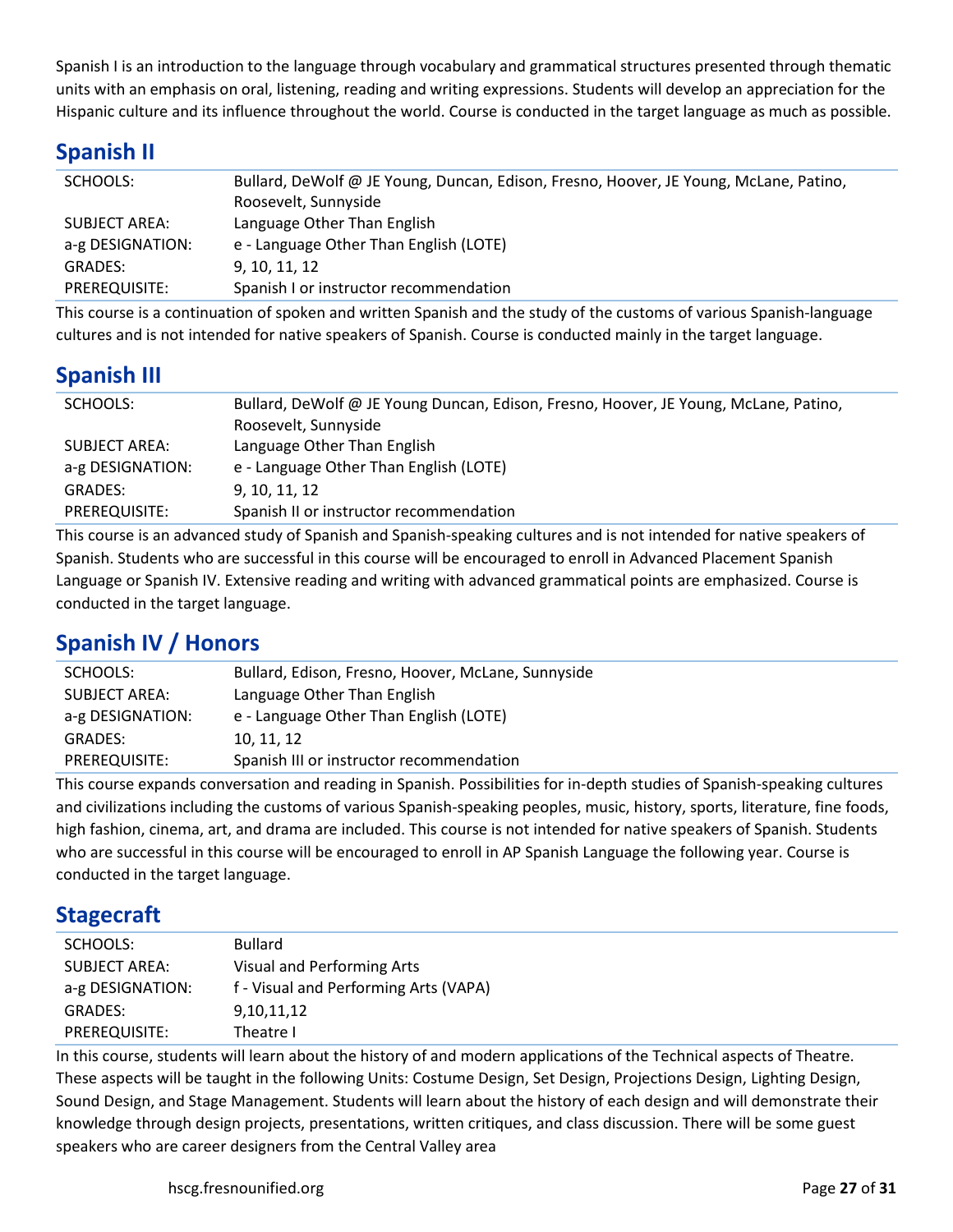# **Symphonic Orchestra**

| SCHOOLS:             | Bullard, Edison, Fresno, Hoover, McLane, Roosevelt       |
|----------------------|----------------------------------------------------------|
| <b>SUBJECT AREA:</b> | Visual and Performing Arts                               |
| a-g DESIGNATION:     | f - Visual and Performing Arts (VAPA)                    |
| <b>GRADES:</b>       | 9. 10. 11. 12                                            |
| PREREQUISITE:        | Enrollment is by audition and director(s) recommendation |

A highly select group of string players performing the finest in orchestral literature, in which proper orchestral technique, ear training skills, music theory, and appropriate rehearsal/performance disciplines will be taught and maintained within the group. This performance-based class will include A/AA concert literature and solo and ensemble music. Public performances are scheduled according to the progress and abilities of the group as determined by the instructor.

## **Teacher Academy: Designs for Learning**

| SCHOOLS:             | Edison, Bullard, Hoover, Roosevelt, Mclane |
|----------------------|--------------------------------------------|
| <b>SUBJECT AREA:</b> | <b>Career Technical Education</b>          |
| a-g DESIGNATION:     | g - College Preparatory Elective           |
| <b>GRADES:</b>       | 11.12                                      |
| PREREQUISITE:        | None                                       |

This course builds on concepts learned in Careers in Educational Leadership, Course 1 with a new focus on Leadership and School Systems. The course is designed to promote understanding of the theories and practices of leadership and organizational behaviors with an emphasis on desired leadership qualities, the structure and challenges of the publicschool system, equity issues, and leadership opportunities in education. Students will learn how to develop leadership skills and potential in themselves and others by applying application, self-reflection, journal writing, meaningful discussions, peer collaboration, feedback, team-building activities, and through participation in job shadowing activities and/or internship placements at nearby elementary, middle, and high schools.

## **Teacher Academy: The Universal Career**

| SCHOOLS:             | Edison, Bullard, Hoover, Roosevelt, Mclane |
|----------------------|--------------------------------------------|
| <b>SUBJECT AREA:</b> | <b>Career Technical Education</b>          |
| a-g DESIGNATION:     | g - College Preparatory Elective           |
| <b>GRADES:</b>       | 11.12                                      |
| PREREQUISITE:        | English 10                                 |

This course prepares students for professional or learning support positions in education, prekindergarten through grade twelve. Students study human development; standards, regulations, and codes; positive guidance and counseling techniques; age-appropriate and grade appropriate learning/teaching strategies; learning theories; and standards-based curriculum and instructional design. Learning is grounded in the current best practices for the profession and students will apply their learning as an aide in a neighborhood school with ongoing support and feedback from a mentor teacher

## **Theatre I**

| SCHOOLS:             | Bullard, Edison, Fresno, Hoover, McLane, Roosevelt, Sunnyside |
|----------------------|---------------------------------------------------------------|
| <b>SUBJECT AREA:</b> | Visual and Performing Arts                                    |
| a-g DESIGNATION:     | f - Visual and Performing Arts (VAPA)                         |
| GRADES:              | 9. 10. 11. 12                                                 |
| PREREQUISITE:        | None                                                          |

Theatre I is designed to present types of drama, interpretation, and acting techniques, as well as studies in reading, acting, and the production of scenes and one-act plays. The basic aspects of lighting, costuming, and makeup will be stressed.

# **Theatre II/III/IV**

hscg.fresnounified.org Page **28** of **31**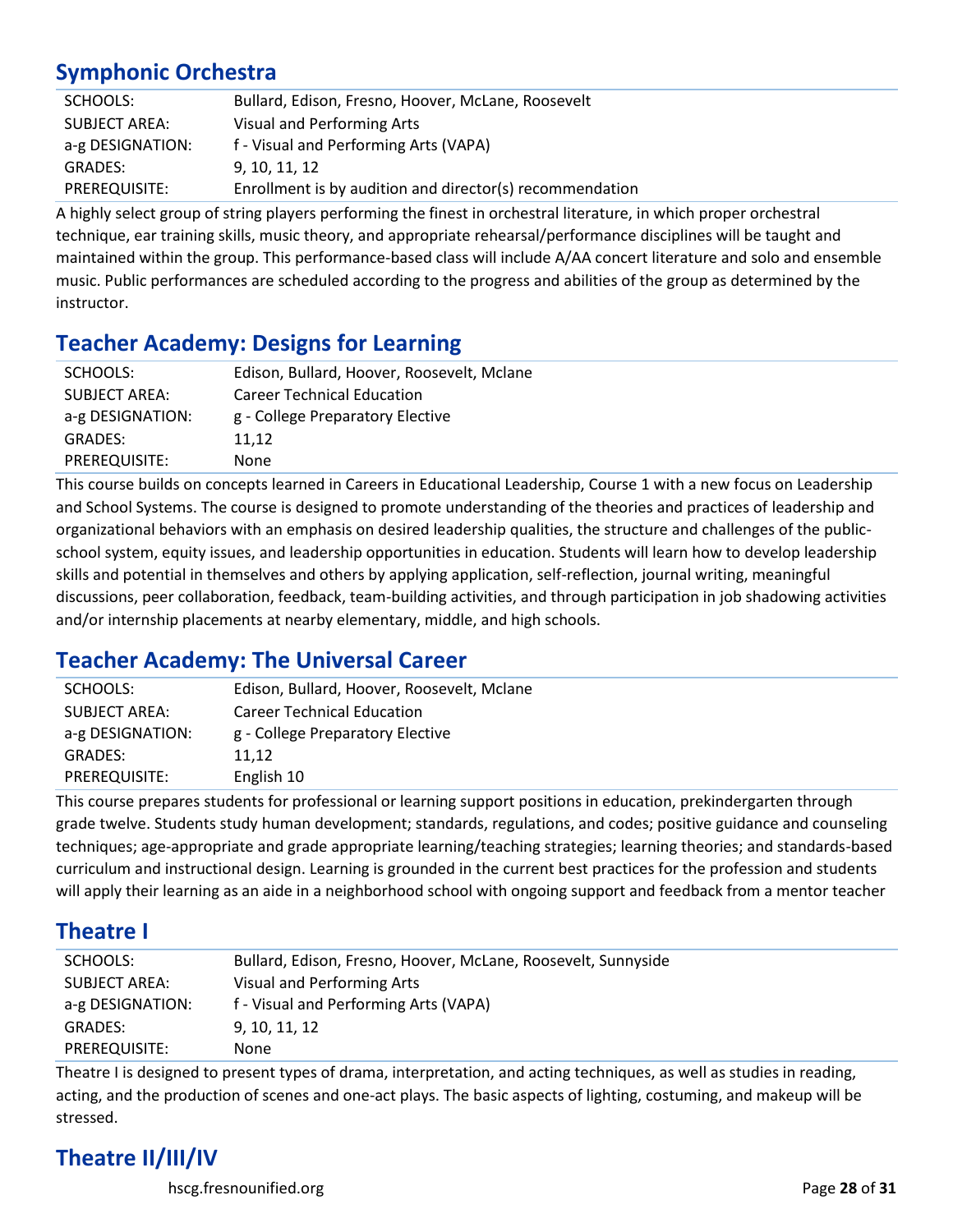| SCHOOLS:         | Bullard, Edison, Fresno, Hoover, McLane, Sunnyside |
|------------------|----------------------------------------------------|
| SUBJECT AREA:    | Visual and Performing Arts                         |
| a-g DESIGNATION: | f - Visual and Performing Arts (VAPA)              |
| <b>GRADES:</b>   | 9, 10, 11, 12                                      |
| PREREQUISITE:    | Theatre I                                          |

A continuation of theatre studies focused on physical and vocal performance technique, play interpretation and production, and the study of world drama through examining theatre history and the elements of Western and non-Western drama in relation to culture and society.

#### **Trigonometry**

| SCHOOLS:         | Bullard, Duncan, Edison, Fresno, Hoover, McLane, Patino, Roosevelt, Sunnyside |
|------------------|-------------------------------------------------------------------------------|
| SUBJECT AREA:    | <b>Mathematics</b>                                                            |
| a-g DESIGNATION: | c - Mathematics                                                               |
| <b>GRADES:</b>   | 11.12                                                                         |
| PREREQUISITE:    | Algebra II                                                                    |

This course is the study of trigonometric, linear, polynomial, exponential, circular composite and absolute functions, sequence and series, limits and other functions centered around finding real zeroes and slopes of tangent lines.

# **United States History / United States History Honors**

| SCHOOLS:             | Bullard, Cambridge, De Wolf, Duncan, Design Science, Edison, Fresno, Hoover, J.E. Young, |
|----------------------|------------------------------------------------------------------------------------------|
|                      | McLane, Sunnyside                                                                        |
| <b>SUBJECT AREA:</b> | History/Social Science                                                                   |
| a-g DESIGNATION:     | a - History/Social Science                                                               |
| GRADES:              | 11                                                                                       |
| PREREQUISITE:        | None                                                                                     |

Students in grade eleven study the major turning points in American history from the late nineteenth century to the present. They trace the change in the ethnic composition of American society; the movement toward equal rights for racial minorities and women; and the role of the United States as a major world power. They consider the major social problems of our time and trace their causes in historical events. Students understand that our rights under the U.S. Constitution are a precious inheritance that depends on an educated citizenry for their preservation and protection. --- Honors-level courses must have a comprehensive final examination or a substantive, culminating project. The purpose of the final exam/ project is for students to exhibit depth of knowledge and sustained mastery of subject material.

# **Video Production**

| SCHOOLS:         | Bullard, Duncan, Fresno, McLane, Roosevelt, Sunnyside |
|------------------|-------------------------------------------------------|
| SUBJECT AREA:    | <b>Career Technical Education</b>                     |
| a-g DESIGNATION: | f - Visual and Performing Arts (VAPA)                 |
| <b>GRADES:</b>   | 10, 11, 12                                            |
| PREREQUISITE:    | None                                                  |
|                  |                                                       |

Video Production examines the multiple uses of video technology in various entertainment and industry sectors. Students will receive task-oriented training in pre and post-production jobs, competencies, current and emerging technologies, and the collaborative nature of the creative process involved in video production. Students will examine the technological interface of lighting, sound, recording and computer modification involved in digital video as well as the historical and artistic significance of film and television as it applies to society.

## **Videographer and Producer Internship (AME-PMA)**

| SCHOOLS:      | Bullard, Cambridge, Design Science, De Wolf, Duncan, Edison, Fresno, Hoover, J.E. Young, |
|---------------|------------------------------------------------------------------------------------------|
|               | McLane, Patino, Phoenix, Roosevelt, Sunnyside                                            |
| SUBJECT AREA: | <b>Career Technical Education</b>                                                        |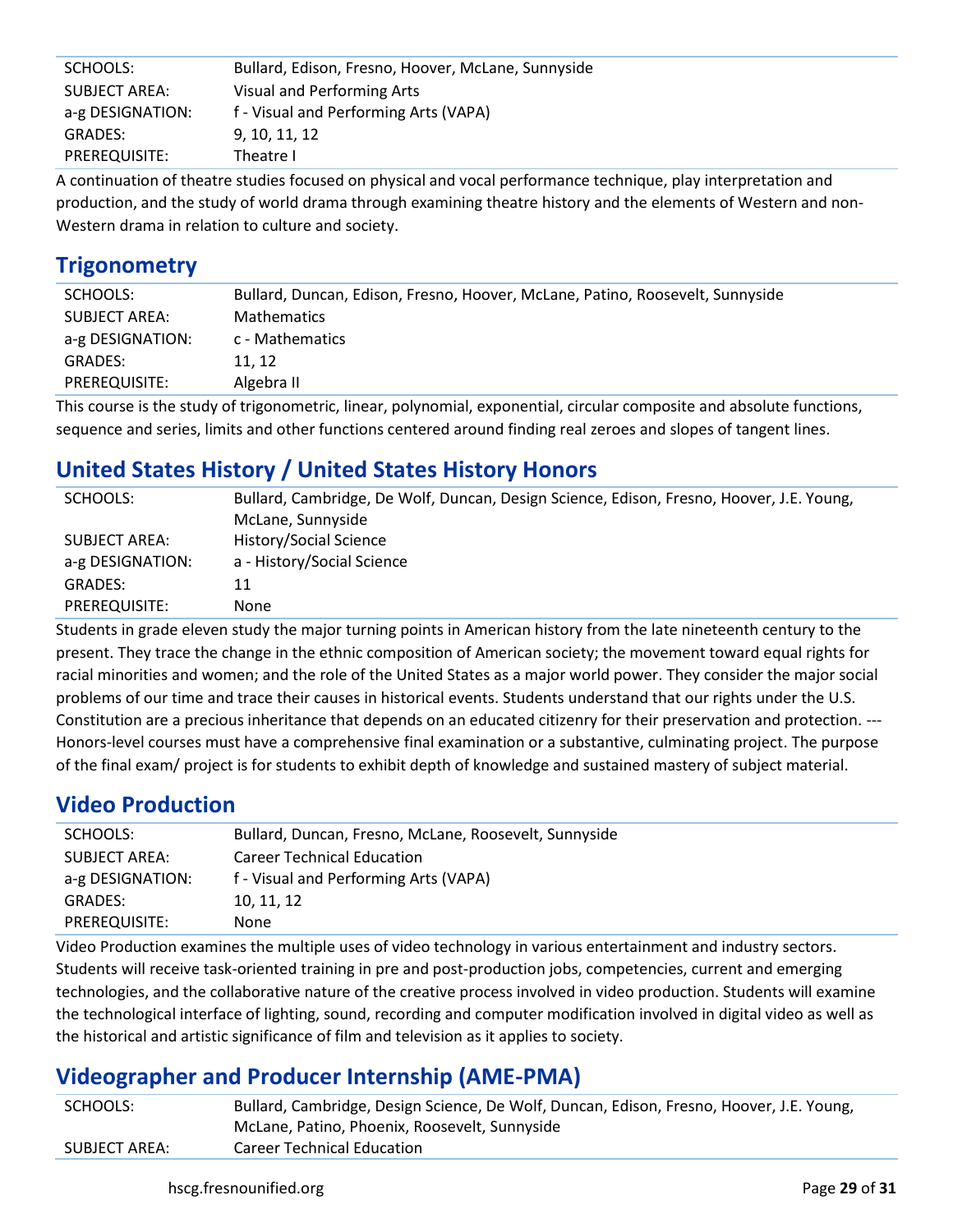| a-g DESIGNATION: | g - College Preparatory Elective |
|------------------|----------------------------------|
| <b>GRADES:</b>   | 11.12                            |
| PREREQUISITE:    | None                             |

This course will expose students to the career readiness skills needed for a successful internship and prepare them for the world of work. An internship is a work-based learning experience that provides students the opportunity to apply their technical and academic skills in a professional setting. Students will develop and practice an understanding the duties and responsibilities of high-skilled career areas, including terminology, climate, protocol, and other information that will enable them to analyze and revise their meaningful future plans. This course will expose students to the career readiness skills needed for a successful internship and prepare them for the world of work. The internship is supported with activities and assignments to deepen and enhance the experience. The structure of the internship aligns with local policy and program expectations for internships

## **Welding Internship (PMD-WMU)**

| SCHOOLS:         | Bullard, Cambridge, Design Science, De Wolf, Duncan, Edison, Fresno, Hoover, J.E. Young, |
|------------------|------------------------------------------------------------------------------------------|
|                  | McLane, Patino, Phoenix, Roosevelt, Sunnyside                                            |
| SUBJECT AREA:    | <b>Career Technical Education</b>                                                        |
| a-g DESIGNATION: | g - College Preparatory Elective                                                         |
| <b>GRADES:</b>   | 11.12                                                                                    |
| PREREQUISITE:    | None                                                                                     |

This course will expose students to the career readiness skills needed for a successful internship and prepare them for the world of work. An internship is a work-based learning experience that provides students the opportunity to apply their technical and academic skills in a professional setting. Students will develop and practice an understanding the duties and responsibilities of high-skilled career areas, including terminology, climate, protocol, and other information that will enable them to analyze and revise their meaningful future plans. This course will expose students to the career readiness skills needed for a successful internship and prepare them for the world of work. The internship is supported with activities and assignments to deepen and enhance the experience. The structure of the internship aligns with local policy and program expectations for internships

## **Wind Ensemble**

| SCHOOLS:         | Bullard, Roosevelt, Sunnyside                                           |
|------------------|-------------------------------------------------------------------------|
| SUBJECT AREA:    | Visual and Performing Arts                                              |
| a-g DESIGNATION: | f - Visual and Performing Arts (VAPA)                                   |
| <b>GRADES:</b>   | 10, 11, 12                                                              |
| PREREQUISITE:    | Level IV proficiency, audition, and/or recommendation of the instructor |

This course is designed for the sequential study of the literature, rehearsal, and performance techniques of the band on the highest level achievable. It is a performance organization of students of high achievement and talent. Marching band experiences and concert performances will comprise a portion of the activities of this group. Public performances are scheduled according to the progress and abilities of the group as determined by the instructor.

## **Zoology**

| SCHOOLS:             | Bullard, Edison, Hoover, McLane, Sunnyside |
|----------------------|--------------------------------------------|
| <b>SUBJECT AREA:</b> | Science                                    |
| a-g DESIGNATION:     | d - Laboratory Science                     |
| <b>GRADES:</b>       | 10, 11, 12                                 |
| PREREQUISITE:        | <b>Biology</b>                             |

Zoology is the study of the anatomy, physiology, and classification of all the animal groups. The course content is based on the evolution of body systems from the most primitive to the most complex. Live animals are used for behavioral studies. Comparative anatomy and physiology, which may include a study of human anatomy, are studied through